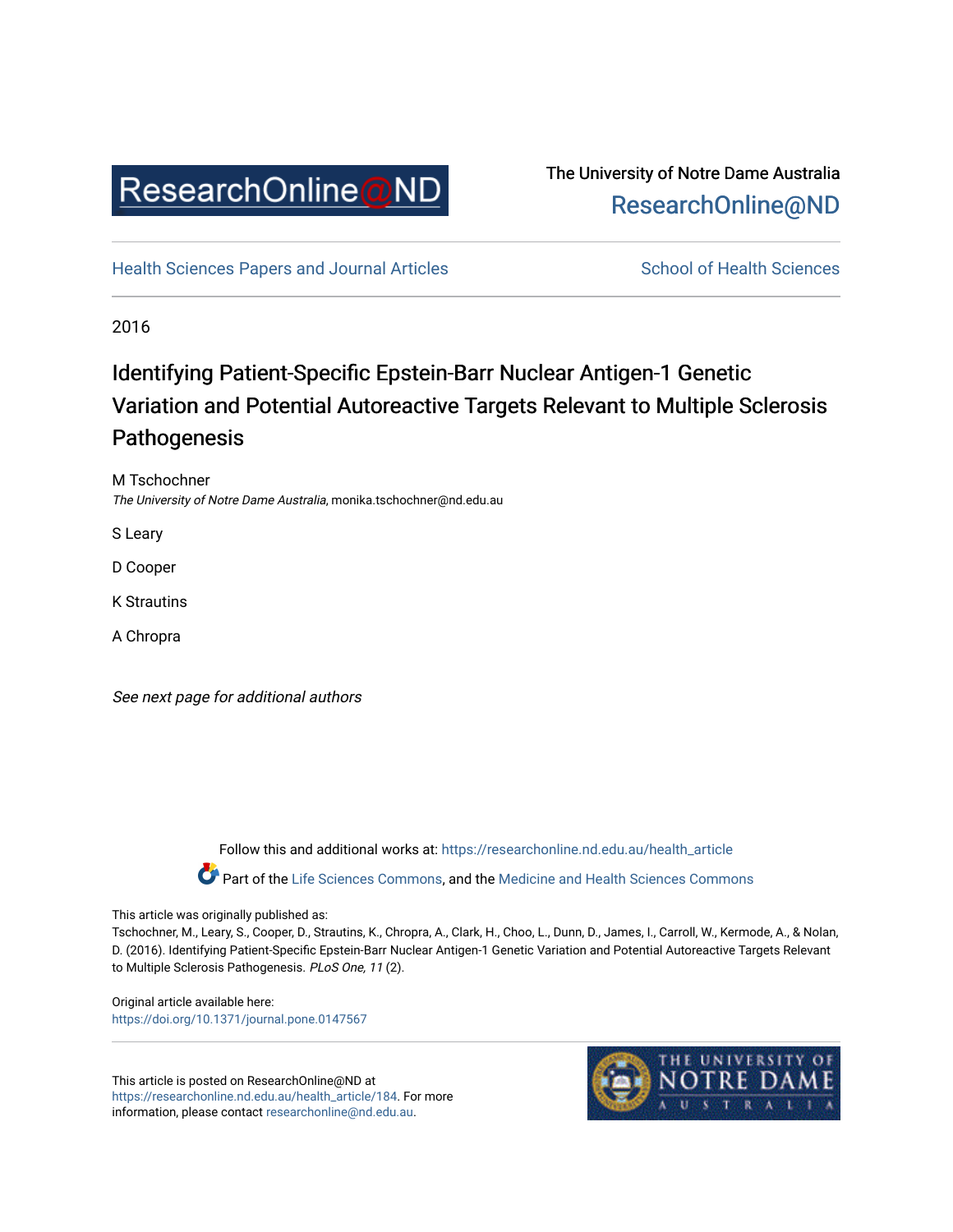#### Authors

M Tschochner, S Leary, D Cooper, K Strautins, A Chropra, H Clark, L Choo, D Dunn, I James, W Carroll, A Kermode, and D Nolan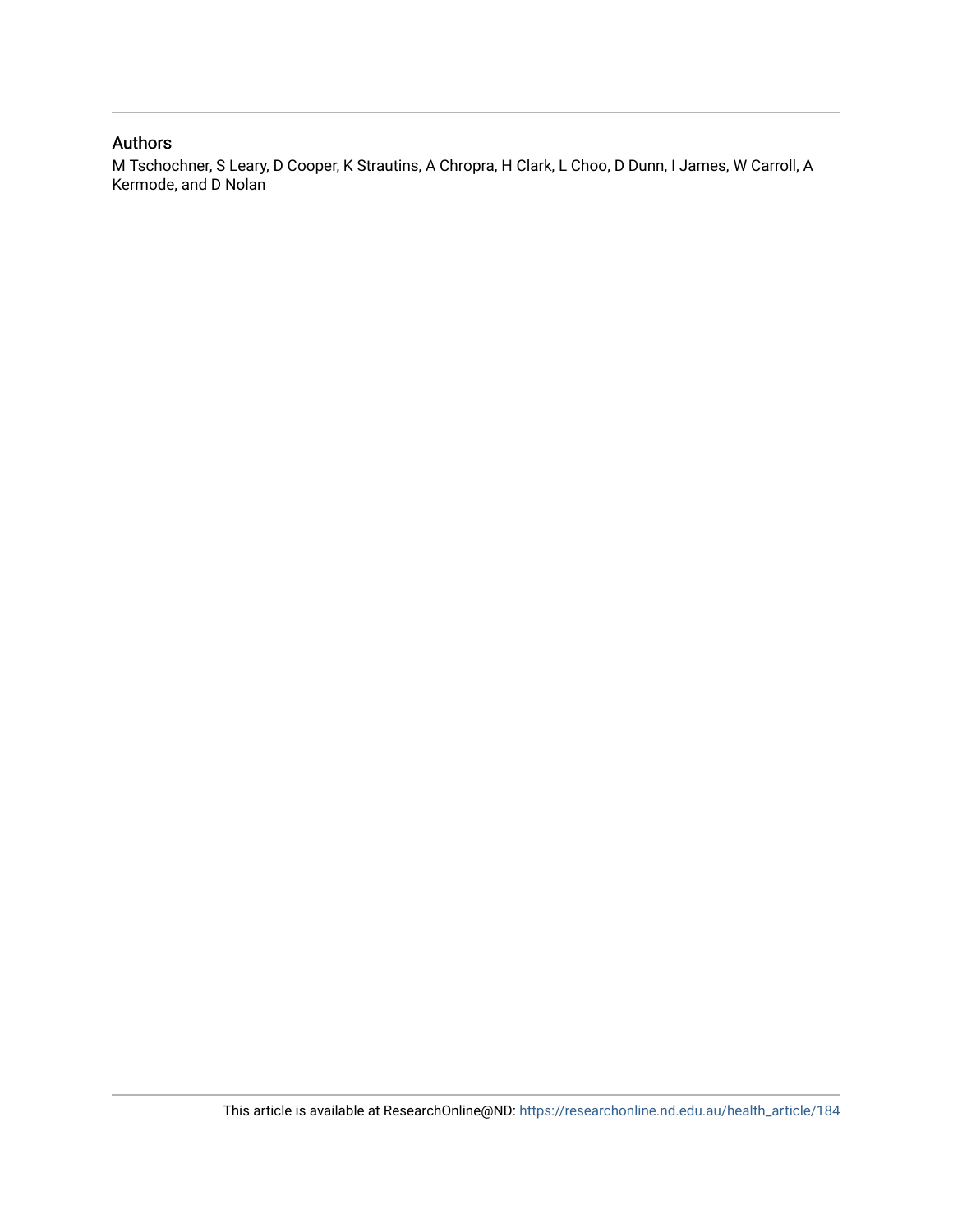This is an Open Access article distributed in accordance with the Creative Commons Attribution 4.0 International license (CC BY 4.0), which permits unrestricted use, distribution, and reproduction in any medium, provided the original author and source are credited. See[: https://creativecommons.org/licenses/by/4.0/](https://creativecommons.org/licenses/by/4.0/) 

This article originally published in *PLoS One* available at: <https://doi.org/10.1371/journal.pone.0147567>

Tschochner, M., Leary, S., Cooper, D., Strautins, K., Chopra, A., Clark, H., Choo, L., Dunn, D., James, I., Carroll, W., Kermode, A., and Nolan, D. (2016). Identifying Patient-Specific Epstein-Barr Nuclear Antigen-1 Genetic Variation and Potential Autoreactive Targets Relevant to Multiple Sclerosis Pathogenesis. *PLoS One, 11*(2). doi: 10.1371/journal.pone.014567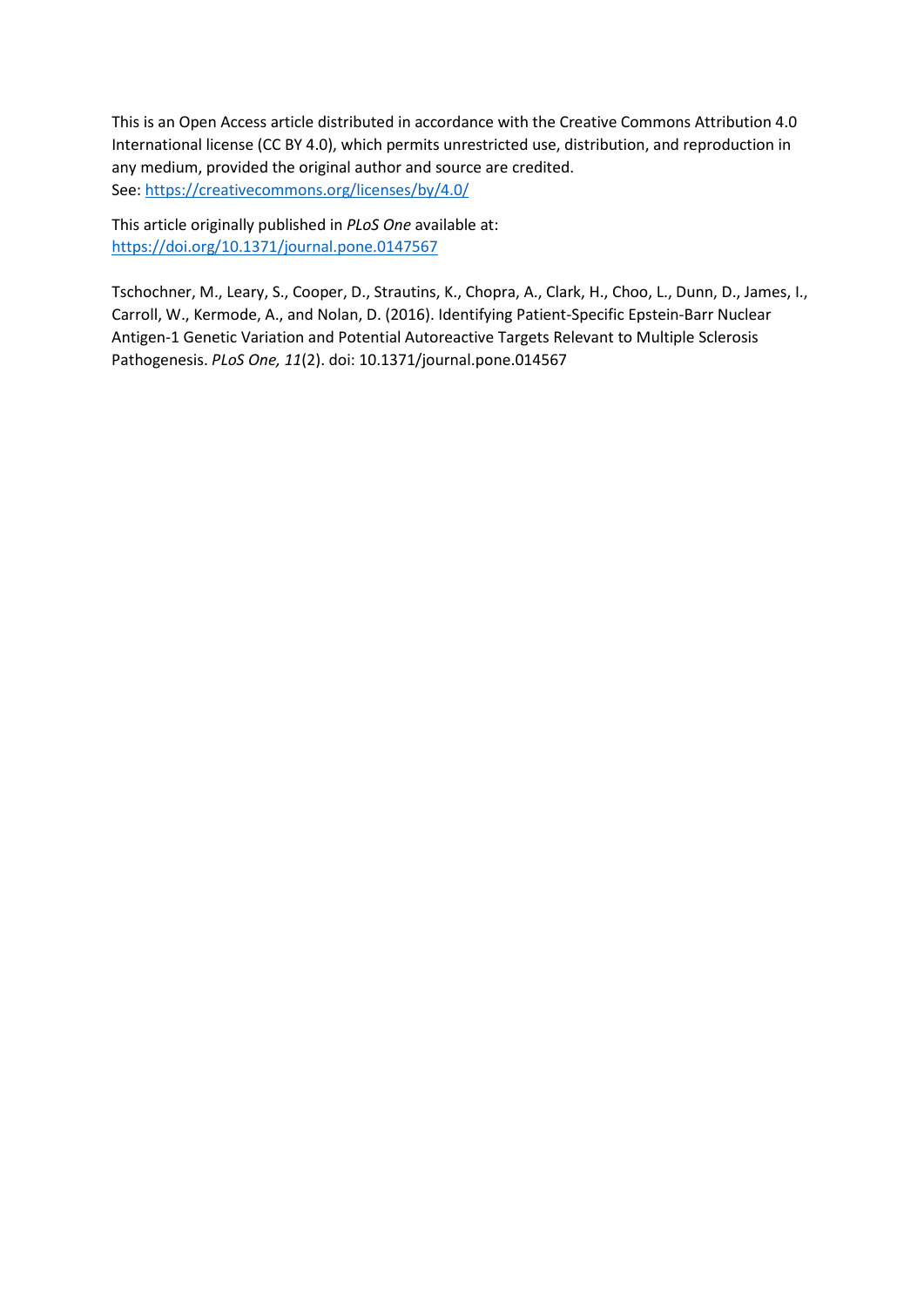

# **OPEN ACCESS**

Citation: Tschochner M, Leary S, Cooper D, Strautins K, Chopra A, Clark H, et al. (2016) Identifying Patient-Specific Epstein-Barr Nuclear Antigen-1 Genetic Variation and Potential Autoreactive Targets Relevant to Multiple Sclerosis Pathogenesis. PLoS ONE 11(2): e0147567. doi:10.1371/journal.pone.0147567

Editor: Alison J. Sinclair, University of Sussex, UNITED KINGDOM

Received: June 12, 2015

Accepted: January 5, 2016

Published: February 5, 2016

Copyright: © 2016 Tschochner et al. This is an open access article distributed under the terms of the [Creative Commons Attribution License,](http://creativecommons.org/licenses/by/4.0/) which permits unrestricted use, distribution, and reproduction in any medium, provided the original author and source are credited.

Data Availability Statement: All relevant data are within the paper and its Supporting Information files.

Funding: This project was funded by the McCusker Charitable Foundation; URL: [http://www.](http://www.mccuskercharitable.com.au) [mccuskercharitable.com.au](http://www.mccuskercharitable.com.au) (MT, KS, DN) and Multiple Sclerosis Research Australia (MSRA)— Grant number 12040; URL: <http://www.msra.org.au> (MT, WMC, AGK, DN). The funders had no role in study design, data collection and analysis, decision to publish, or preparation of the manuscript.

RESEARCH ARTICLE

# Identifying Patient-Specific Epstein-Barr Nuclear Antigen-1 Genetic Variation and Potential Autoreactive Targets Relevant to Multiple Sclerosis Pathogenesis

Monika Tschochner<sup>1</sup>\*, Shay Leary<sup>1</sup>, Don Cooper<sup>1</sup>, Kaija Strautins<sup>1</sup>, Abha Chopra<sup>1</sup>, Hayley Clark<sup>1</sup>, Linda Choo<sup>1</sup>, David Dunn<sup>1</sup>, Ian James<sup>1</sup>, William M. Carroll<sup>2,3</sup>, Allan G. Kermode<sup>1,2,3</sup>, David Nolan<sup>1,4</sup>

1 Institute for Immunology & Infectious Diseases, Murdoch University, Perth, Western Australia, Australia, 2 Department of Neurology, Sir Charles Gairdner Hospital, Perth, Western Australia, Australia, 3 Centre for Neuromuscular and Neurological Disorders, Australian Neuromuscular Research Institute, Nedlands, Western Australia, Australia, 4 Department of Clinical Immunology, Royal Perth Hospital, Perth, Western Australia, Australia

\* M.Tschochner@iiid.com.au

## Abstract

#### **Background**

Epstein-Barr virus (EBV) infection represents a major environmental risk factor for multiple sclerosis (MS), with evidence of selective expansion of Epstein-Barr Nuclear Antigen-1 (EBNA1)-specific CD4+ T cells that cross-recognize MS-associated myelin antigens in MS patients. HLA-DRB1\*15-restricted antigen presentation also appears to determine susceptibility given its role as a dominant risk allele. In this study, we have utilised standard and next-generation sequencing techniques to investigate EBNA-1 sequence variation and its relationship to HLA-DR15 binding affinity, as well as examining potential cross-reactive immune targets within the central nervous system proteome.

#### Methods

Sanger sequencing was performed on DNA isolated from peripheral blood samples from 73 Western Australian MS cases, without requirement for primary culture, with additional FLX 454 Roche sequencing in 23 samples to identify low-frequency variants. Patient-derived viral sequences were used to predict HLA-DRB1\*1501 epitopes (NetMHCII, NetMHCIIpan) and candidates were evaluated for cross recognition with human brain proteins.

#### Results

EBNA-1 sequence variation was limited, with no evidence of multiple viral strains and only low levels of variation identified by FLX technology (8.3% nucleotide positions at a 1% cutoff). In silico epitope mapping revealed two known HLA-DRB1\*1501-restricted epitopes ('AEG': aa 481–496 and 'MVF': aa 562–577), and two putative epitopes between positions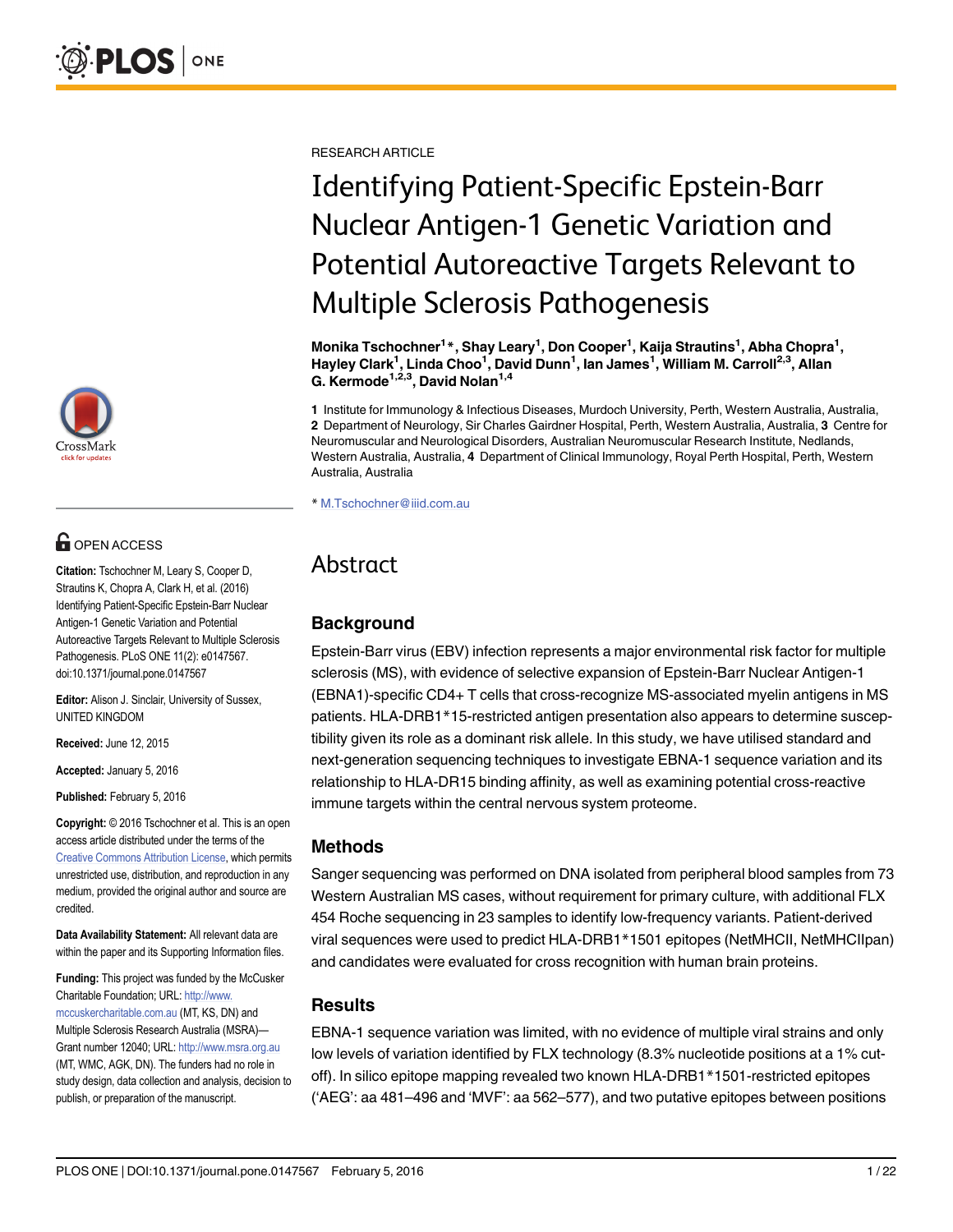<span id="page-4-0"></span>

Competing Interests: The authors of this manuscript have read the journal's policy and have the following competing interests: AGK received Speaker honoraria and scientific advisory board fees from Bayer, Biogen-Idec, Novartis, Sanofi-Aventis, Merck, Innate Immunotherapeutics, Genzyme and BioCSL. WMC received speaker honoraria and membership of scientific advisory boards from Bayer Schering, Novartis, Merck Serono, Sanofi, and Biogen Idec. All other authors have nothing to disclose. This does not alter the authors' adherence to PLOS ONE policies on sharing data and materials.

502–543. We identified potential cross-reactive targets involving a number of major myelin antigens including experimentally confirmed HLA-DRB1\*15-restricted epitopes as well as novel candidate antigens within myelin and paranodal assembly proteins that may be relevant to MS pathogenesis.

#### **Conclusions**

This study demonstrates the feasibility of obtaining autologous EBNA-1 sequences directly from buffy coat samples, and confirms divergence of these sequences from standard laboratory strains. This approach has identified a number of immunogenic regions of EBNA-1 as well as known and novel targets for autoreactive HLA-DRB1\*15-restricted T cells within the central nervous system that could arise as a result of cross-reactivity with EBNA-1-specific immune responses.

#### Introduction

Epstein-Barr virus (EBV) is the only human-adapted member of the Lymphocryptovirus genus, belonging to a lineage of Old World primate gamma-1 herpesviruses that was transferred to a hominid ancestor approximately twelve million years ago, and which is now responsible for near-universal and lifelong human infection [\[1](#page-20-0)[,2](#page-21-0)]. Viral transmission is generally via saliva, with evidence that age of infection is associated with cultural and socioeconomic factors [\[3](#page-21-0)]. Uniquely, chronic infection is established within 'immortalised' B-lymphocytes that are transformed by an array of viral proteins that functionally mimic host proteins to create long-lived memory cells [[4,5](#page-21-0)]. Viral persistence is then promoted through mechanisms that reduce antigen presentation to the adaptive immune system  $[6]$  $[6]$ , including the involvement of latency programs that limit viral protein expression to a minimal subset critical for replication; most notably Epstein-Barr Nuclear Antigen-1 (EBNA-1), which maintains host chromosomal attachment of viral episomal DNA thus linking viral and cellular replication cycles [[7\]](#page-21-0).

These mechanisms of viral persistence would predict limited viral sequence diversity, in keeping with the relatively slow evolutionary rate of EBV and other gamma-1 herpesviruses [\[2\]](#page-21-0) and evidence of geographically-defined viral subtypes [\[8](#page-21-0)]. Nevertheless, evidence of diversifying selection involving latency genes including EBNA-1 has been identified [\[9](#page-21-0)], including preferential variation within human leukocyte antigen (HLA) binding sites (viral epitopes) suggesting that antigen presentation can promote HLA-specific viral escape mutations  $[10,11]$  $[10,11]$ . Thus, EBNA-1 is not immunologically 'silent' as once thought [[12\]](#page-21-0) but is an antigenic target for both CD4 and CD8 T-cell responses  $[12-14]$  $[12-14]$  $[12-14]$  $[12-14]$  $[12-14]$  as well as antibodies [\[15\]](#page-21-0), in keeping with finely tuned immune surveillance mechanisms that generally maintain persistent but stable cycles of EBV infection involving both epithelial and B-lymphocyte compartments [[5](#page-21-0)]. Within this paradigm, mechanisms of viral antigen display  $[13,14]$  $[13,14]$  $[13,14]$  $[13,14]$  $[13,14]$  and the general hierarchy of EBVspecific immune responses including regulatory as well as effector T cell responses are being examined [\[14,16](#page-21-0)–[18\]](#page-21-0). These have particular relevance to the therapeutic application of EBVspecific T-cell adoptive immunotherapy against EBV-related malignancies including Burkitt's and Hodgkin's lymphoma and nasopharyngeal carcinoma [[19](#page-21-0)], now supported by positive findings in clinical trials [[20](#page-21-0),[21](#page-21-0)]. This strategy is underpinned by knowledge of EBV sequence diversity in tissue samples  $[9,22,23]$  $[9,22,23]$  and its utilisation to predict viral epitope targets  $[24]$  $[24]$ .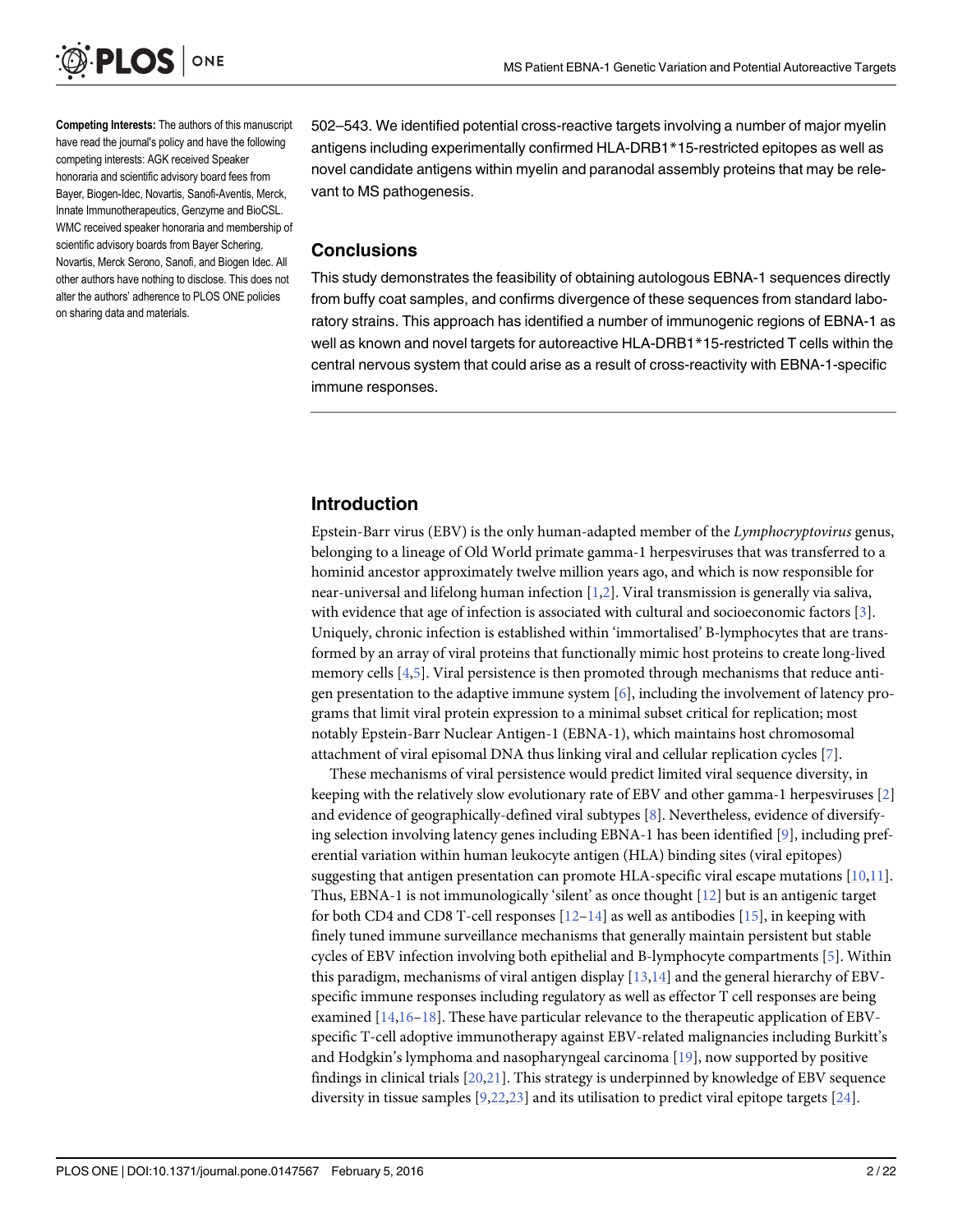Our own investigations have focused on multiple sclerosis, an inflammatory demyelinating disease of the central nervous system that often leads to neurodegeneration and long-term disability despite current treatment strategies [\[25\]](#page-22-0). While a comprehensive explanation of multiple sclerosis pathogenesis remains incomplete, it is clear that the major component of genetic risk is associated with the HLA-DR locus [[26](#page-22-0)–[29](#page-22-0)], thus implicating HLA-restricted antigen binding and presentation  $[30]$  $[30]$  $[30]$ , as well as genetic determinants that predominantly relate to Tcell activation [\[29\]](#page-22-0). Several lines of evidence link Epstein-Barr virus-specific immunity to multiple sclerosis risk. Both serological [\[27,31,32\]](#page-22-0) and CD4 T cell responses [\[33\]](#page-22-0) directed against EBNA-1 have been associated with multiple sclerosis, with further evidence that EBNA-1-specific antibodies differentiate disease-discordant identical twins [[34](#page-22-0)]. Several groups have demonstrated higher EBV seroprevalence in MS patients compared to controls and it has further been demonstrated that EBV infection late in life, in particular if manifested as infectious mononucleosis, increases a person's MS risk [\[27,](#page-22-0) [35,](#page-22-0) [36\]](#page-22-0). A recent study has also explored the use of Epstein-Barr virus-specific adoptive immunotherapy for progressive multiple sclerosis, with promising preliminary results [[37](#page-22-0)]. Further observations include that cerebrospinal fluid oligoclonal bands that are a hallmark of MS specifically can target EBNA-1 [\[38\]](#page-22-0) and one group has additionally identified the presence of EBV-infected B cells within white matter MS lesions at all disease stages [\[39\]](#page-22-0), although this result has not been replicated in other studies [[40](#page-22-0)].

In this study, we have utilised DNA obtained from buffy coat samples of patients with multiple sclerosis to analyse EBNA-1 sequence variation using both Sanger and FLX 'next-generation' sequencing technologies, without any requirement for primary culture techniques or the creation of cell lines through ex vivo EBV transformation. We have then sought to identify potential HLA-DRB1\*1501-restricted viral epitopes within the EBNA-1 protein sequence using standard HLA binding algorithms [\[41\]](#page-22-0), and investigated potential homology with similarly HLA-restricted antigens in a dataset of human central nervous system proteins [\[42\]](#page-23-0). The results of this study, which follow from our previous investigations of the contributions made by HLA alleles and Epstein-Barr virus immunity to multiple sclerosis risk [\[27,28\]](#page-22-0), highlight the divergence of autologous 'wild-type' EBNA-1 sequences from those of laboratory strains commonly used for experimental purposes, and suggest possible avenues of investigation that acknowledge both host and viral genetic diversity in higher-resolution analyses of the role of host-pathogenic interactions in autoimmunity [\[30,](#page-22-0)[43,44](#page-23-0)].

#### Materials and Methods

#### Research participants

A total of 79 study participants in the Perth Demyelinating Disease Database (PDDD) were included in the study. The study protocol was approved by the Sir Charles Gairdner Hospital Human Research Ethics Committee, and written informed consent was obtained from all participants.

#### DNA extraction

DNA was isolated from buffy coats (stored at -80°C) using an automated robotic setup using Genfind according to the manufacturer's instructions. Briefly, 100ul of buffy coat were lysed and Proteinase K added to rupture cell membranes and digest protein. DNA was then immobilized on magnetic particles by the addition of a magnetic bead binding reagent. DNA was separated from contaminants using a magnetic field and washing steps. DNA was eluted in 125μl from the magnetic particles. A minority of samples were manually extracted using Qiagen with

<span id="page-5-0"></span>**PLOS I** 

ONE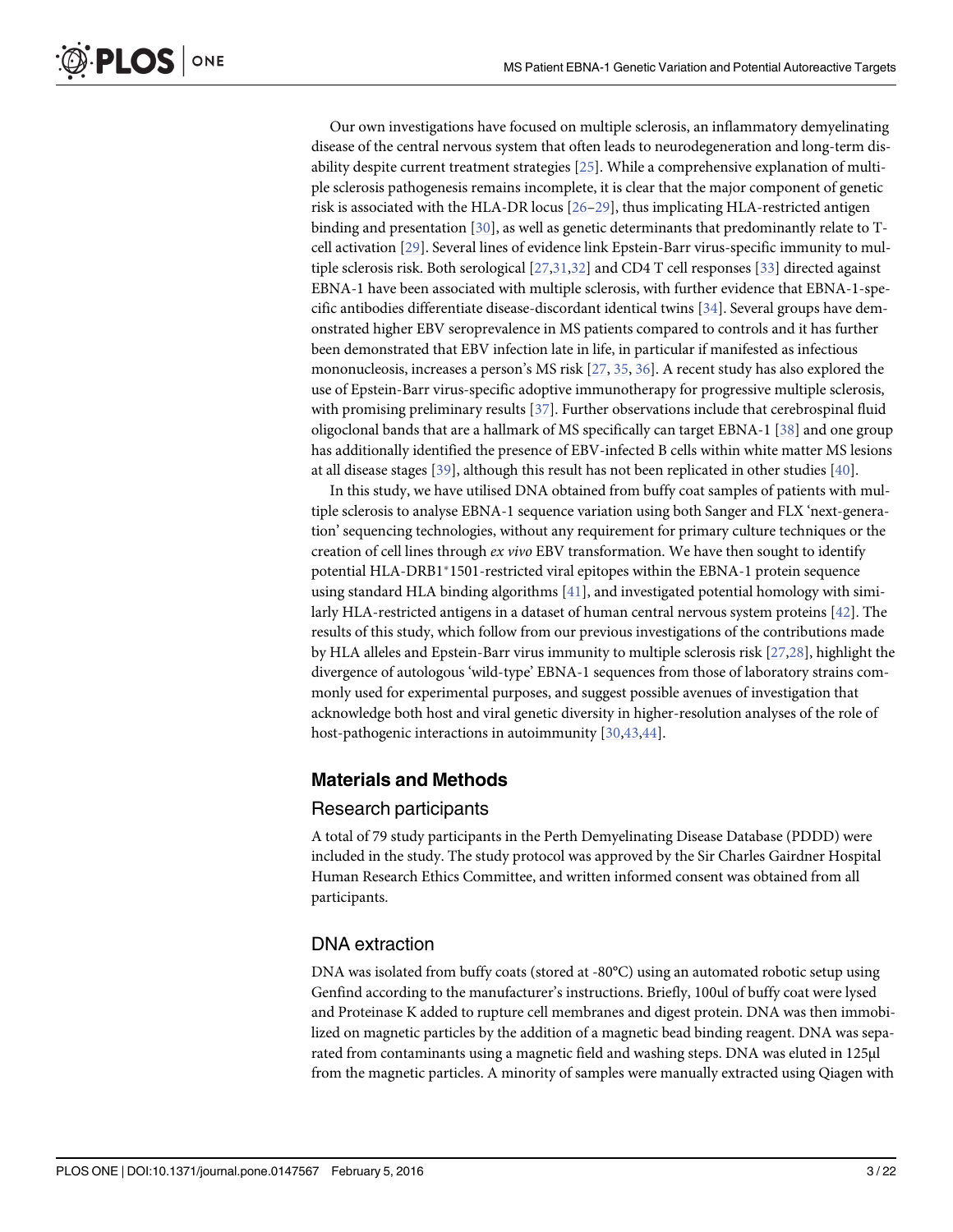<span id="page-6-0"></span>the provided protocol. 200μl of buffy coat were lysed and Proteinase K added to remove protein and other contaminants. DNA was absorbed on to the silica-gel membrane during centrifugation of columns and then washed twice to ensure complete removal of any residual contaminants. Finally, samples are recovered from the membrane using 200μL elution buffer. Concentration of all eluted samples was determined using Nanodrop and 1 μl of each sample was loaded on a 1% agarose gel to test for presence and integrity of DNA. All samples were stored at 4°C until further use.

#### HLA typing

PCR and sequencing based HLA genotyping of the MS cohort resolved to at least the 4-digit level was performed as previously described using heterozygous ambiguity resolving primers where applicable [\[27,28](#page-22-0)].

#### EBV amplification

The N- and C-terminal ends excluding the glycine-alanine rich regions of the EBNA-1 gene were amplified using semi-nested PCRs and fully automated setup utilising Biomek FX robots. EBV reference strain B95-8 was extracted from a B95-8 transformed cell line and was diluted and used as a control in each EBV PCR. All PCR reactions were performed using Roche High Fidelity Taq in 25μl reactions with forward and reverse primers at a concentration of 25pmol/ μl. All primers used for amplification have been previously published and named according to the position in the reference strain B95-8  $[11, 45, 46]$  $[11, 45, 46]$ , as summarised below:

107754F: TCCGGGCTGCGAGTAATTGG

107881F: GTCTGCACTCCCTGTATTCA 109111F: TCATCATCATCCGGGTCTCCACCGC 108160R: GGACACCATCTCTATGTCTTGGCC 109135R: GCGGTGGAGACCCGGATGATGATGA 109459R: CCCAAGTTCCTTCGTCGGTAGTCC 109759R: CTCCATCGTCAAAGCTGCA 109869R: CTGCCCTTCCTCACCCTCAT 109970R: CAACAGCACGCATGATGTCT

For amplification of the N-terminal end the first round primer pair 107754F-109135R (PCR1) resulting in a 1381 base pair fragment (bp) was used. Detailed information about size and location of EBNA-1 PCRs with reference to the EBV strain B95-8 can be found in [S1 Fig](#page-20-0). Second round amplification was then performed using either 107881F-109135R (PCR2) or 107754F-108160R (PCR3), resulting in 1254bp or 406bp fragments respectively. C-terminal EBNA-1 PCR was performed as described previously [\[27\]](#page-22-0). Briefly, first round amplification with the primer pair EBV109111F-EBV109970R (PCR 4) resulted in an 859bp fragment. A semi-nested PCR was followed using the primer combination 109111F-109869R (PCR5) resulting in a final 758 base pair product. Alternatively, shorter semi-nested PCRs were performed using the primer combinations 109111F-109759R (PCR6, 648bp) and 109111F-109459R (PCR7, 348bp) respectively. In some cases PCRs with alternative primers have been performed. For an overview of primer pairs used in each PCR, nucleotide coordinates of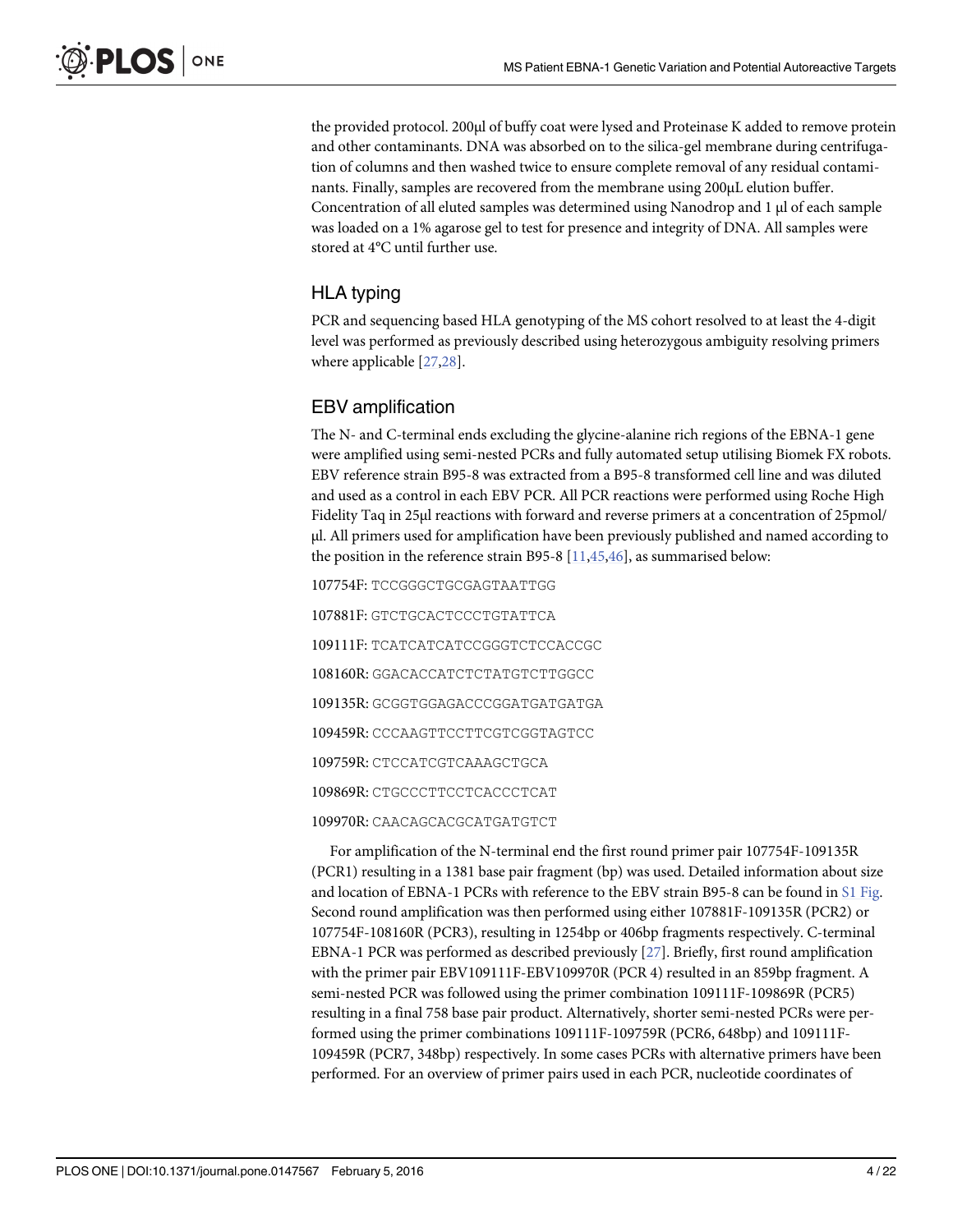<span id="page-7-0"></span>primers within the B95-8 reference strain as well as primer melting temperatures, elongation times and product sizessee [S1 Table.](#page-20-0) Successful PCR samples were purified using magnetic particles with AMPure (Beckman Coulter) on Biomek FX robots and stored at 4°C until further use.

#### Sanger sequencing and analysis

Samples were directly sequenced on an automated 96 capillary ABI 373 DNA Sequencer, followed by purification of sequencing products with magnetic particles using CleanSEQ (Beckman Coulter) on Biomek FX robots. Analysis of electropherograms was performed using the ASSIGN V4.0.1.36 software (Conexio Genomics). Threshold for mixture detection in Sanger sequencing has been established to be  $\sim$ 30%. For construction of the Phylogenetic tree, 53 MS sequences and reference strains B95-8, AG876, GD1 and HKNPC1 covering the majority of nucleotide positions B95-8: 109135–109815 (EBNA-1: 1186–1866) were included. Genetic distance was visualized using the Neighbour-joining method based on the p-distance model with pairwise deletion within the PHYLIP (Phylogeny Inference Package) version 3.695 [\[47](#page-23-0)].

#### 454 FLX sequencing

For the 454 FLX sequencing strategy, 24 samples were pooled in a single FLX lane. 20 MS samples were selected based on successful Sanger sequencing for three epitopes of interest (EBNA-1 aa PPP: 401–416, AEG: 482–496 and MVF: 563–577). Three additional MS samples were included that displayed a band of correct size on a 1% agarose gel but were not successfully sequenced by Sanger methods. The B95-8 strain of EBV was used as a control in each EBV PCR and was also selected as a control for FLX sequencing.

First round C-terminal EBV PCRs products with the primer combination EBV109111- F-EBV109970R (PCR4) were used as templates to generate shorter second round PCRs for the selected deep sequencing samples. For PCR length and location please refer to  $S1$  Fig. This nested PCR was performed with molecular barcoded primers. These tags consisted of eleven nucleotides unique extension to the 5' end of the second round primers EBV109111F and EBV109869R (PCR5b) resulting in 780bp amplicons. This method facilitates sample multiplexing while also increasing the ability to accurately assign reads back to the sample. Resulting PCR amplicons were pooled at equimolar ratios  $(3x10^{11}$  copies each) to achieve similar number of reads. Standard Library was constructed using 454 Roche Titanium Chemistry protocol. The denatured DNA library was immobilized onto beads and emulsified with the amplification reagents in a water-in-oil mixture and clonally amplified (emPCR). Following emPCR, the capture beads with bound DNA were enriched according to the 454FLX titanium manual and used for pyrosequencing on one lane of an eight lane 454 FLX sequencing run according to the 454 sequencing manual.

The reads obtained from the sequencing were separated according to the unique tags and linked back to the original samples, using the NextGENe software package from SoftGenetics, Inc (State College, PA, USA). Further analysis was performed with inhouse software.

#### FLX data analysis

The NextGENe software package version 2.3.0 (SoftGenetics, Inc, USA) was used to create a consensus sequence present at >45% for each sample based on the B95-8 EBV reference strain (GenBank accession number: V01555.2). For each sample, all reads were aligned to the consensus using a pairwise alignment. The pairwise alignments were combined into a multiple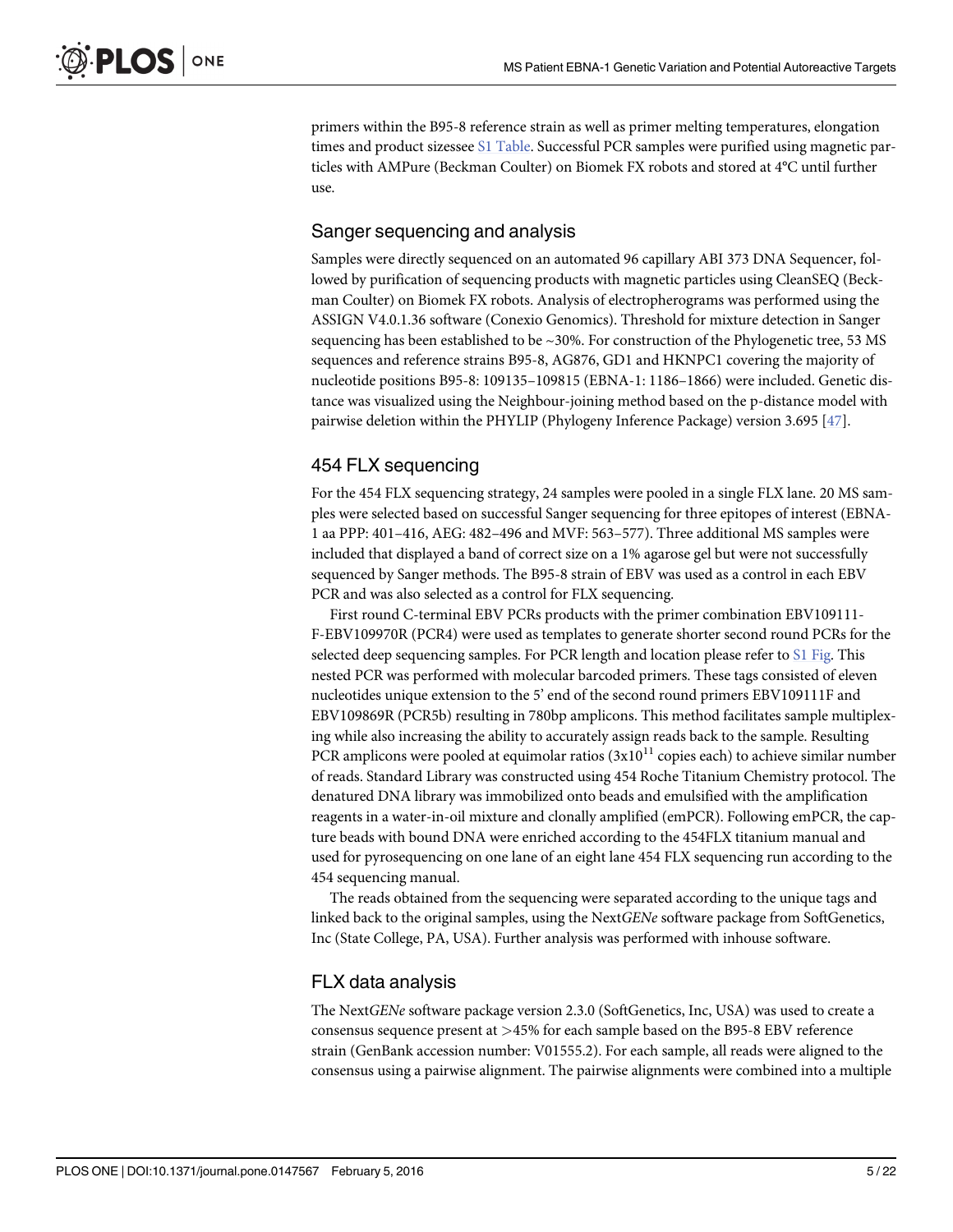<span id="page-8-0"></span>alignment by matching the reference positions for all aligned pairs. The aligned files were used to detect homopolymers, which are known to occur in FLX sequencing as artefacts. During analysis, all homopolymers not present in the respective consensus sequence have been excluded. Minorities present at <1% were not taken into consideration and insertion deletions were also excluded except for a strain specific in-frame insertion of three amino acids (glycine (GGA), aspartic acid (GAT), aspartic acid (GAC)) at position 2367 of EBNA-1 position (109818/109819 of reference strain B95-8) in several samples, which has been described previously [[11](#page-21-0)]. All mutations detected were additionally manually analysed in the raw FLX data file of each sample to exclude any contribution of homopolymer errors. A nucleotide change was considered a real mutation if the mutation could not have been caused by a nucleotide insertion/deletion before or after the mutation. Additionally, mutations were only taken into consideration if they were present in at least three sequences, independent of the total number of individual reads per sample. Mutations within three nucleotides from the beginning or end of a read were excluded. Furthermore, unresolved nucleotide mixtures within reads were few, but indicated low signal quality in this position and were not taken into consideration.

#### Epitope predictions

HLA binding algorithms (NetMHCII, NetMHCIIpan) were utilized to identify potential HLA-DRB1\*1501 class II HLA epitopes within the EBNA-1 Sanger derived sequences. Additionally, predictions were performed for two known HLA-DRB1<sup>\*</sup>1501 class II EBNA-1 epitopes (denoted AEG and MVF) using all FLX consensus and Sanger sequences generated. All predicted 15mer peptides which resulted in HLA-DRB1\*1501 strong ( $\lt$ 50 nM) and weak binders (50–500 nM) were selected and tested for potential cross-reactivity on a dataset of CNS proteins enriched for axoglial proteins (human protein reference database [\(HPRD.org](http://HPRD.org)) and [\[42](#page-23-0)], as well as a selection of brain proteins derived from NCBI ([S2 Table\)](#page-20-0). Amongst these potential cross-reactive epitopes, a subset of epitopes sharing the majority of peptide amino acid residues within the epitope core HLA-binding sequence of nine amino acids, were identified.

#### Statistical analysis

We assessed whether EBNA-1 nucleotide polymorphism at each position was significantly associated with MS risk alleles by grouping alleles according to previous genetic analysis by our group [\[27\]](#page-22-0). Samples were categorized as carrying high MS risk, low MS risk or neutral risk alleles, respectively, if they carried at least one risk allele  $(HLA-DRI*08, *15, *16)$ ; at least one protective allele (HLA-DR1\*04, \*07, \*09) and no risk allele; or two neutral risk alleles. Tables of nucleotide frequencies by risk groups were created at each nucleotide position and associations assessed by Fisher exact tests. We assessed clustering based on all 62 C-terminal Sanger sequences using the "partitioning around medoids" (PAM) method [\[48\]](#page-23-0). All nucleotide positions demonstrating some nucleotide variation were included and clusters displayed via a plot of the first two principal components  $[48]$  $[48]$  $[48]$ . Associations of HLA risk groups with viral clusters found in the cluster analysis were also assessed using Fisher exact tests. Analyses were carried out using TIBCO Spotfire S+ 8.2 (Somerville, MA).

#### **Results**

Epstein Barr Nuclear Antigen-1 (EBNA-1) was successfully amplified for bulk (Sanger) sequencing in 76 MS samples from DNA extracted buffy coats without any requirement for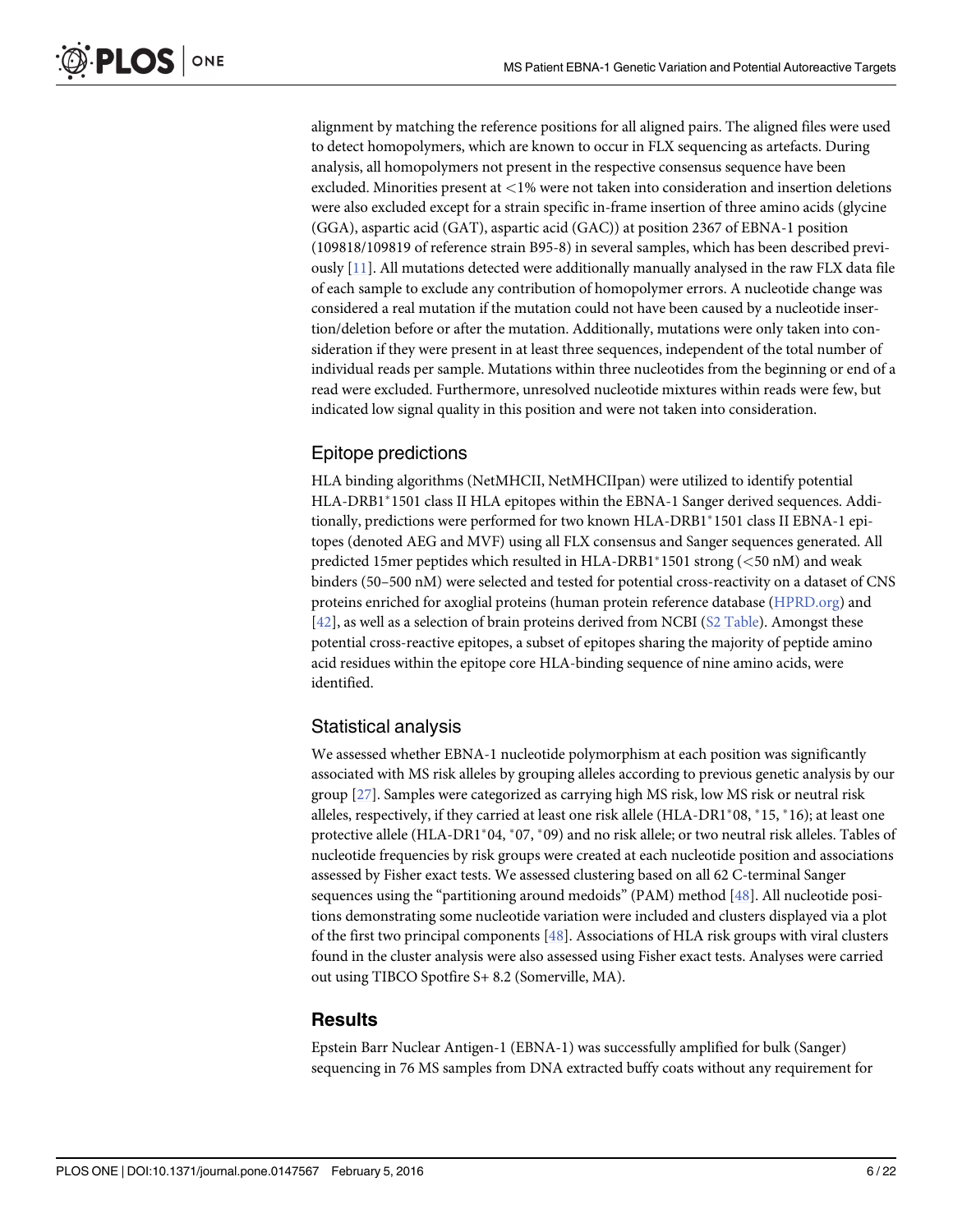<span id="page-9-0"></span>

Fig 1. Age and gender distribution of patients recruited from the Perth Demyelinating Disease Database.

doi:10.1371/journal.pone.0147567.g001

primary culture to enrich for EBV episomes. All samples were obtained from participants in the Perth Demyelinating Disease Database (PDDD) with confirmed MS, reflecting a wide range of age and disease severity ( $Fig 1$ ). Females were more prevalent (73%) than males (27%) in the study population, with a slightly higher age (median: 53) compared to males (median: 49). Within this dataset, 62 samples were successfully sequenced across the EBNA-1 C-terminal region, which is known to contain the majority of MHC Class II-restricted T-cell epitopes [[49](#page-23-0)–[51\]](#page-23-0), and a subset of 37 samples was sequenced in the N-terminal EBNA-1 region additionally. Sequences for both the N- and C-terminal end were obtained from 23 samples.



[Fig 2. P](#page-10-0)hylogenetic tree of C-terminal EBNA-1 Sanger sequences including the reference strains B95-8, AG876, GD1 and HKNPC1. Phylogenetic tree covering nucleotide positions B95-8: 109135–109815; EBNA-1: 1186–1866; blue triangles: EBV reference strains; red dots: MS cases (n = 53).

doi:10.1371/journal.pone.0147567.g002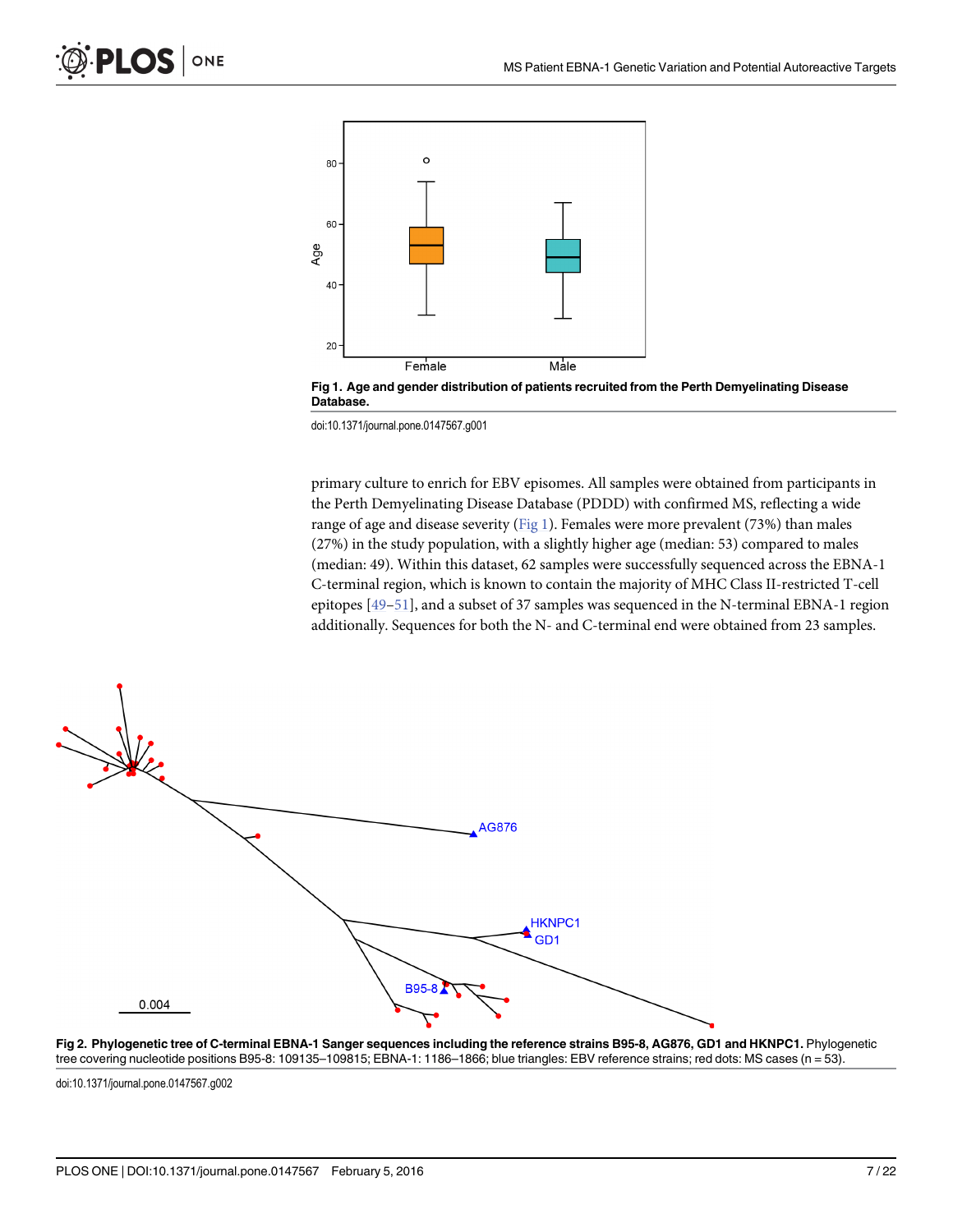<span id="page-10-0"></span>

Fig 3. Principal Component plot (Component 1 vs Component 2) for cluster analysis based on the C-terminal EBNA-1 Sanger sequences revealed two distinct populations of 47 (A) and 15 (B) cases.

doi:10.1371/journal.pone.0147567.g003

#### Wild-type EBNA-1 sequence variation

The C-terminal region of EBNA-1 demonstrated sequence variation within four major clusters with additional minor variation ([Fig 2](#page-9-0)). In keeping with previous analyses of wild-type EBNA-1 sequences [\[9,11\]](#page-21-0), wild-type sequences showed strong similarity to the EBV reference strain B95-8 in only a minority of cases (9/53, 16.9%) and none clustered with the type 2 AG876 strain. No nucleotide mixtures were identified by Sanger sequencing methods that would indicate the presence of multiple EBNA-1 populations, either as a result of mutation or superinfection with multiple strains. N-terminal sequence analysis showed high conservation and identified only three different variants: 19 samples demonstrated 100% sequence similarity with the N terminal sequence of the EBV reference strain B95-8, while 12 sequences matched the previously identified type 2 EBV strain AG876 which differs to B95-8 in the positions: Q16E, E18G, D24E, S27G and A85T [[52](#page-23-0)]. Three of these positions (Q16E, E18G, S27G) have previously been described to occur in combination (44). The third variant occurred in seven samples and aligned well with AG876 but contained two mismatches to it: EBNA-1 amino acid positions: V70A), (Q74P.

#### Association of HLA and viral sequence variation

Association analysis of MS risk group with EBNA-1 sequence variation revealed nine positions at which individuals in the high risk group had nucleotide frequencies significantly differing from the other risk groups with  $p < 0.05$  –namely positions 1428 (P476), 1460 (A487), 1475, (S492), 1498 (D499), 1690 (M563), 1722 (V574), 1754 (T585), 1782 (R594) and 1785 (V595). Cluster analysis based on the C-terminal Sanger sequences described in Methods revealed two distinct populations (Fig 3), a main cluster (A) of 47 cases and a smaller cluster (B) of 15 cases. Across the nine positions with significant HLA association there were 373 consensus nucleotides and seven non-consensus among the 47 cases in cluster A and just 10 consensus nucleotides and 109 non-consensus in cluster B. Hence at these nine positions the two clusters were almost mutually exclusive.

When assessed for HLA MS risk group, cluster A contained 5, 9 and 33 individuals classified as MS risk neutral, protective and high, respectively, compared with the smaller cluster (B) which contained 4, 6 and 5 individuals with neutral, protective and high MS risk. The high MS risk group was thus significantly over-represented in the large cluster ( $p = 0.016$ ).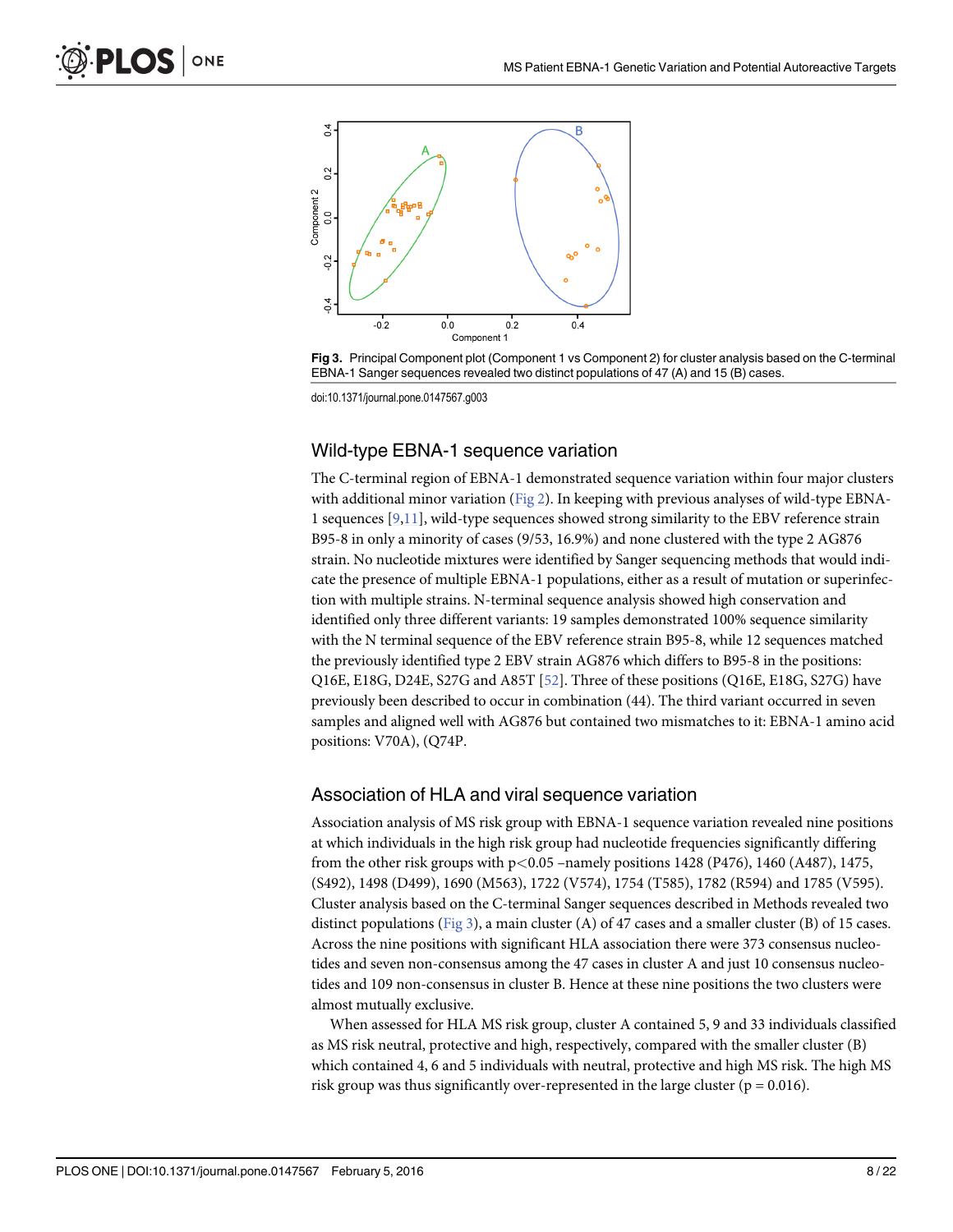#### <span id="page-11-0"></span>454 deep sequencing

Additional sequencing of the C-terminal EBNA-1 fragment (EBNA-1 nucleotide positions 1160– 1906) was then undertaken utilising FLX technology for 23 samples and a B95-8 control. Among these, 14 samples and the B95-8 control had coverage of all positions between 80–1632 reads, while 10 samples had very low coverage of reads per position (average reads <15) and were not included in subsequent sequence minority analysis. As shown in [Table 1,](#page-12-0) low-level EBNA-1 sequence variation could be detected although only two samples (samples 1 and 5) showed the presence of minor sequence variants at a level of  $\geq$  10%. Mixtures occurred at nucleotide positions 1190 (R397) and 1588 (P529) in sample 1 and at 14 different positions in sample 5: 1286 (V429), 1420 (G473), 1421 (S474), 1428 (P476), 1460 (A487), 1475 (S492), 1498 (D499), 1561 (L520), 1572 (T524), 1660 (P553), 1690 (M563), 1722 (V574), 1754 (T585), 1782 (R594) and 1785 (V595). Silent mutations occurred at amino acid positions G473, D499, L520, P529 and P553, whereas the other mutations lead to a mixture of wild type and variant amino acids: R397R/G, V429V/M, S474S/T, P476P/Q, A487A/T, S492S/C, T524/TI, M563M/I, V574V/G, T585T/P, R594R/K and V595V/A. Lowering this threshold to 5% revealed minority variants in 3.6% positions (27/749 nucleotides sequenced); increasing to 5.0% at a 2% cut-off (37/749 nucleotides) and 8.3% at a 1% cut-off (62/749 nucleotides). As noted in [Table 1,](#page-12-0) most of the mutations that defined minority variants were unique to individual samples (42 individual positions) ( $Table 1$ ).

#### Sequence conservation and relevance to HLA-DRB1\*15 binding

As shown in [Fig 3](#page-10-0), EBNA-1 sequences were mapped against the standard reference strain B95-8 in order to illustrate known and putative HLA-DRB1\*15-restricted epitopes and their relationship with EBNA-1 sequence conservation at the amino acid level. This approach, which utilises the ConSeq server [[53](#page-23-0)], reflects amino acid conservation in terms of the influence of physicochemical properties of amino acid substitution as well as the frequency of sequence variation. Hence, 'dips' in the conservation plot (highlighted in red) reflect sites of variation that are likely to influence protein structure. Above these plots, predicted HLA-DRB1<sup>\*</sup>15 binding sites are denoted along with the core binding regions, derived from NetMHCIIPan analysis  $[41]$ . As shown, this approach revealed two known HLA-DRB1\*1501 restricted epitopes (AEGLRAL-LARSHVER ('AEG': aa 481–496) and MVFLQTHIFAEVLKD ('MVF': aa 562–577), as well as two overlapping putative epitopes covering a region between positions 502–543. In contrast, no  $HLA-DRB1*15$  epitopes were identified within the N-terminal region of EBNA-1. The most frequent sequences at these epitope sites were AEGLRTLLARCHVER and IVFLQTHIFAEGLKD (differences to B95-8 reference underlined). Variant sequences within these epitope regions are described in [Table 2,](#page-14-0) along with comparisons of HLA-DRB1\*15 binding affinity. As noted, there are no wild-type EBNA-1 variants within these known epitopes that would be predicted to abrogate HLA-DRB1<sup>\*</sup>15 binding completely, although further studies will be required to establish if minor variations in binding affinity could influence the nature of the T cell response, noting that a previous study has demonstrated both regulatory and effector EBNA-1-specific CD4+ T cells with identical epitope specificity  $[18]$  $[18]$ . Interestingly, eight of the nine polymorphic sites from the cluster analysis fell within our predicted HLA-DRB1 epitopes including two changes in the previously described 'AEG' and 'MVF' epitopes, respectively.

#### Identification of HLA-DRB1\*15 epitopes within brain proteins homologous to EBNA-1

For this analysis we utilised three datasets enriched for CNS proteins [[42](#page-23-0)], to identify candidate cross-reactive proteins that shared a propensity for HLA-DRB1\*15 binding as well as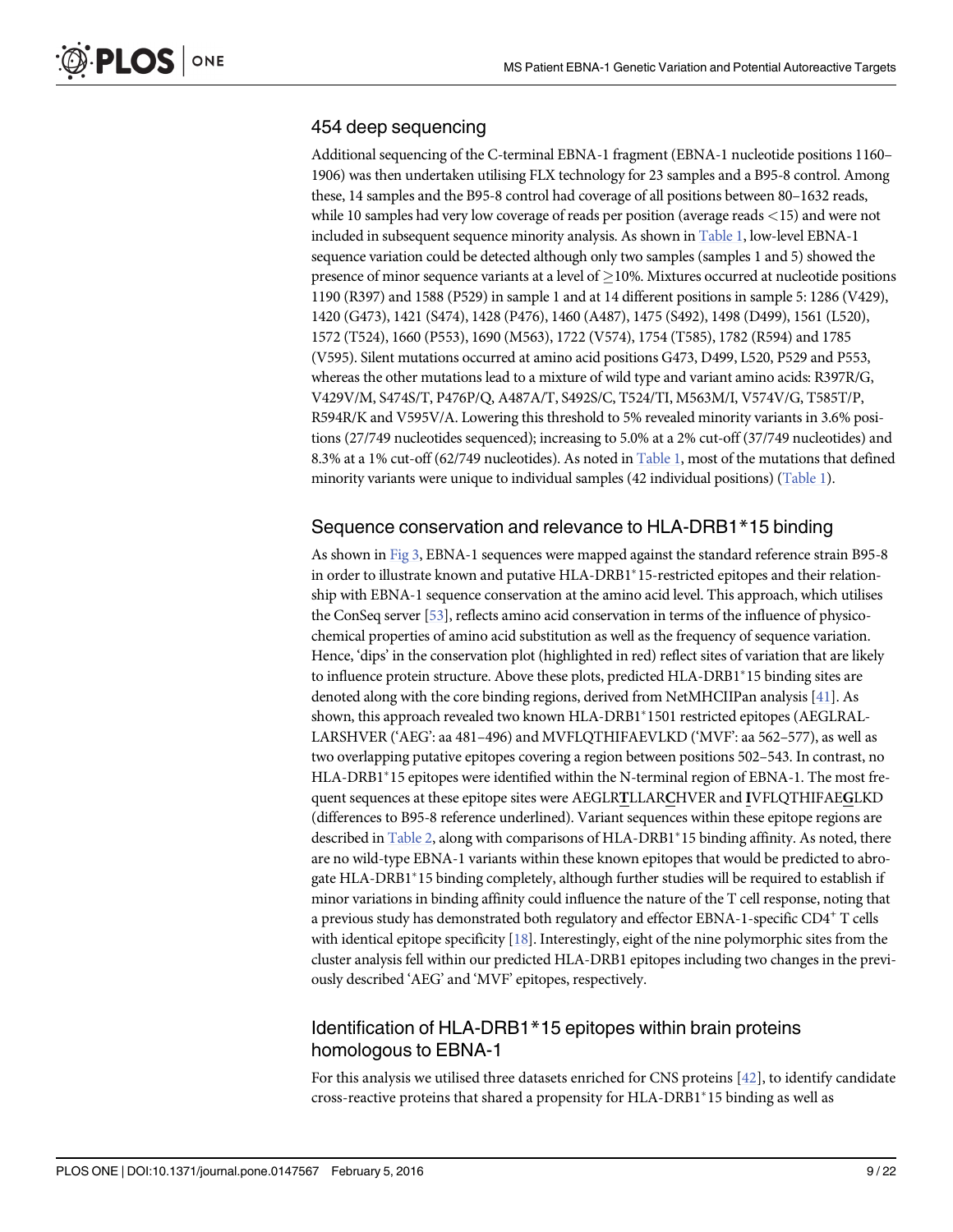[Table 1.](#page-11-0) EBNA-1 quasispecies detected with FLX sequencing. Minority EBV sequence variants at a level of  $\geq$ 10% were detected in two samples only. Sequence mixtures present at a >5% threshold revealed minority variants in 3.6% of investigated nucleotide positions (27/749 nucleotides sequenced,), increasing to 5.0% at a  $\geq$ 2% cut-off (37/749 nucleotides,) and 8.3% at a  $\geq$ 1% cut-off (62/749 nucleotides,). Samples 7, 8 and 13 did not have minority species present at  $>1\%$ .

| EBNA-1 aa pos      | 397        | 410 | 411            | 422                                                                     | 425     | 429  | 431       | 432 | 435                 | 435 | 459                      | 459         | 460       | 469       | 473       | 474  | 476       | 484       | 487  | 492        | 499        | 507        |
|--------------------|------------|-----|----------------|-------------------------------------------------------------------------|---------|------|-----------|-----|---------------------|-----|--------------------------|-------------|-----------|-----------|-----------|------|-----------|-----------|------|------------|------------|------------|
| B95-8 aa           | R          | G   | E              | G                                                                       | G       | V    | P         | G   | Е                   | Е   | R                        | R           | Κ         | R         | G         | S    | P         | G         | A    | S          | D          | $\vee$     |
| B95-8 codon        | AGG        |     | GGG GAA        |                                                                         | GGC GGT |      |           |     | GTG CCG GGA GAG GAG |     |                          | CGC CGC AAA |           | CGT       | GGT TCC   |      |           | CCG GGT   | GCT  | AGT        | GAC        | <b>GTG</b> |
| EBNA-1 pos         | 1190       |     | 1231 1232 1265 |                                                                         | 1275    | 1286 | 1292 1296 |     | 1304 1305           |     | 1377 1378 1379 1406 1420 |             |           |           |           | 1421 | 1428      | 1453      | 1460 | 1475       | 1498       | 1520       |
| variant aa         | G          | G   | Q              | S                                                                       | S       | M    | T         | V   | stop                | G   | н                        | R           | Q         | S         | G         | T    | Q         | G         | т    | C          | D          | M          |
| variant codon      | <b>GGG</b> |     |                | GGA CAA AGC GAT ATG ACG GTA TAG GGG CAC CGA CAA AGT GGC ACC CAG GGC ACT |         |      |           |     |                     |     |                          |             |           |           |           |      |           |           |      | <b>TGT</b> | <b>GAT</b> | <b>ATG</b> |
| sample 1, 1%       | AG         |     |                |                                                                         |         |      |           |     |                     |     | AG                       |             |           |           |           |      |           |           |      |            |            |            |
| sample 1, 2%       | AG         |     |                |                                                                         |         |      |           |     |                     |     |                          |             |           |           |           |      |           |           |      |            |            |            |
| sample 1, 5%       | AG         |     |                |                                                                         |         |      |           |     |                     |     |                          |             |           |           |           |      |           |           |      |            |            |            |
| sample 1, 10%      | AG         |     |                |                                                                         |         |      |           |     |                     |     |                          |             |           |           |           |      |           |           |      |            |            |            |
| sample 2, 1%       |            |     |                |                                                                         |         |      |           |     |                     |     |                          |             |           |           |           |      |           |           |      |            |            |            |
| sample 3, 1%       |            |     |                |                                                                         |         |      |           |     |                     | AG  |                          | <b>AC</b>   | <b>AC</b> |           |           |      |           |           |      |            |            |            |
| sample 3, 2%       |            |     |                |                                                                         |         |      |           |     |                     |     |                          |             | <b>AC</b> |           |           |      |           |           |      |            |            |            |
| sample 3, 5%       |            |     |                |                                                                         |         |      |           |     |                     |     |                          |             | <b>AC</b> |           |           |      |           |           |      |            |            |            |
| sample 4, 1%       |            |     |                |                                                                         |         |      |           |     |                     |     |                          |             |           |           |           |      |           | <b>CT</b> |      |            |            |            |
| sample 4, 2%       |            |     |                |                                                                         |         |      |           |     |                     |     |                          |             |           |           |           |      |           | <b>CT</b> |      |            |            |            |
| sample 5, 1%       |            |     | CG             |                                                                         |         | AG   |           |     |                     |     |                          |             |           |           | <b>CT</b> | AT   | AC        |           | AG   | AT         | <b>CT</b>  |            |
| sample 5, 2%       |            |     | CG             |                                                                         |         | AG   |           |     |                     |     |                          |             |           |           | <b>CT</b> | AT   | <b>AC</b> |           | AG   | AT         | <b>CT</b>  |            |
| sample 5, 5%       |            |     | CG             |                                                                         |         | AG   |           |     |                     |     |                          |             |           |           | <b>CT</b> | AT   | <b>AC</b> |           | AG   | AT         | <b>CT</b>  |            |
| sample 5, 10%      |            |     |                |                                                                         |         | AG   |           |     |                     |     |                          |             |           |           | <b>CT</b> | AT   | <b>AC</b> |           | AG   | AT         | <b>CT</b>  |            |
| sample 6, 1%       |            |     |                |                                                                         |         |      |           |     |                     |     |                          |             |           |           |           |      |           |           |      |            |            |            |
| sample 10, 1%      |            |     |                |                                                                         |         |      |           |     |                     |     |                          |             |           |           | <b>CT</b> |      |           |           |      |            |            |            |
| sample 11, 1%      |            |     |                |                                                                         |         |      |           |     |                     |     |                          |             |           |           | <b>CT</b> |      |           |           |      |            |            |            |
| sample 12, 1%      |            | AG  |                |                                                                         |         | AG   |           |     |                     |     |                          |             |           |           |           |      | <b>AC</b> |           | AG   | AT         | <b>CT</b>  |            |
| sample 12, 2%      |            | AG  |                |                                                                         |         | AG   |           |     |                     |     |                          |             |           |           |           |      | <b>AC</b> |           | AG   | AT         | <b>CT</b>  |            |
| sample 12, 5%      |            |     |                |                                                                         |         | AG   |           |     |                     |     |                          |             |           |           |           |      | <b>AC</b> |           | AG   |            | <b>CT</b>  |            |
| sample 14, 1%      |            |     |                |                                                                         | AG      |      |           |     |                     |     |                          |             |           |           |           |      |           |           |      |            |            |            |
| B95-8, control 1%  |            |     |                | AG                                                                      |         |      | AC        | GT  | GT                  |     |                          |             |           | <b>AC</b> |           |      |           |           |      |            |            | AG         |
| B95-8, control, 2% |            |     |                | AG                                                                      |         |      |           |     |                     |     |                          |             |           |           |           |      |           |           |      |            |            |            |

(Continued)

homology to natural EBNA-1 sequences at these sites. This analysis was predicated on the hypothesis that (1) EBNA-1-specific T cell immunity reflects a standard model of HLArestricted binding and antigen presentation, providing a long-term stimulus for T cell responses that could then (2) cross-react with CNS-specific antigens in a manner that requires HLA-restricted presentation but which may be less predictably associated with HLA binding affinity given the constraints of negative selection against high-affinity autoantigens, and the known altered topology of many autoreactive HLA-peptide-TCR interactions [[54\]](#page-23-0). This approach is also informed by the previous demonstration of  $EBNA-1$ -specific  $CD4^+$  T cells capable of producing pro-inflammatory responses against myelin antigens in a seminal study by Lunemann and colleagues [[33](#page-22-0)].

Thus, we initially selected EBNA-1 epitopes of interest based on HLA binding affinity, and then identified candidate CNS protein epitopes that would be predicted to bind HLA-DRB1\*15 with sufficient affinity to allow antigen presentation (strong and weak binders with affinity threshold 500 nM) and which exhibited homology with the EBNA-1 epitope (threshold  $>3$  residues within the 9 amino acid core binding region identified by NetMHCII and NetMHCIIPan analysis). Applying this approach to myelin proteins of known interest in MS research in the

ONE

<span id="page-12-0"></span>**PLOS I**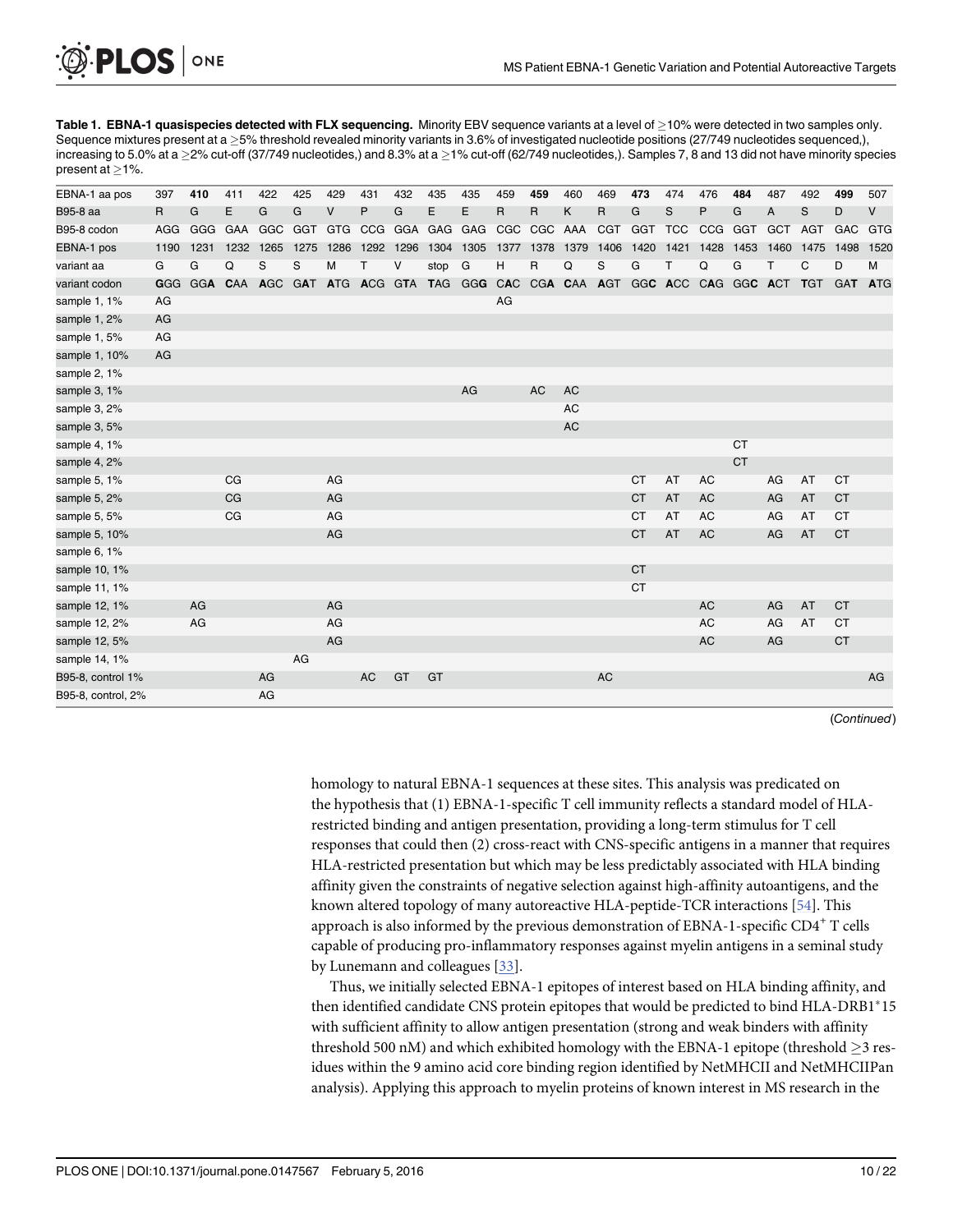<span id="page-13-0"></span>

|  | Table 1. (Continued) |
|--|----------------------|
|  |                      |

| 508 | 520      | 524                                               | 525   | 525 | 528 | 528          | 529     | 533       | 534                                         | 536       | 539          | 549 | 550         | 553        | 559        | 561        | 563        | 574          | 585   | 594          | 595          | 595          |
|-----|----------|---------------------------------------------------|-------|-----|-----|--------------|---------|-----------|---------------------------------------------|-----------|--------------|-----|-------------|------------|------------|------------|------------|--------------|-------|--------------|--------------|--------------|
| F.  | L.       | $\mathsf{T}$                                      | A     | A   |     | $\mathsf{I}$ | P       | L.        | Τ                                           | L.        | $\mathsf{L}$ | P.  | $\mathsf Q$ | P          | V          | Y          | M          | $\mathsf{V}$ | T     | $\mathsf{R}$ | V            | V            |
| TTC |          | CTA ACT GCC GCC ATT ATT                           |       |     |     |              | CCA CTT |           | ACA TTG                                     |           | CTC CCA      |     | CAA         | <b>CCG</b> | <b>GTC</b> | <b>TAT</b> | <b>ATG</b> | <b>GTT</b>   |       | ACA AGG      | GTG GTG      |              |
|     |          | 1525 1561 1572 1574 1575 1583 1584 1588 1598 1603 |       |     |     |              |         |           |                                             | 1608      | 1616 1648    |     | 1651        | 1660       | 1678       | 1684       | 1690       | 1722         |       | 1754 1782    | 1785 1786    |              |
| L.  | L.       | $\perp$                                           | \$    | \$  | \$  | T            | P       | $\perp$   | $\mathsf{T}$                                | S         | $\mathbf{I}$ | P   | $\Omega$    | P          | $\vee$     | Y          | $\perp$    | G            | P     | K            | $\mathsf{A}$ | $\mathsf{A}$ |
|     |          |                                                   |       |     |     |              |         |           | TTA CTC ATT SSC SSC RYT ACT CCG ATT ACG TCG |           | ATC CCG      |     | CAG         |            | CCA GTA    | <b>TAC</b> | ATT        | <b>GGT</b>   |       | CCA AAG      | GCG GCT      |              |
|     |          |                                                   |       |     |     |              | AG      |           |                                             |           |              |     |             |            |            | AT         |            |              |       |              | <b>CT</b>    |              |
|     |          |                                                   |       |     |     |              | AG      |           |                                             |           |              |     |             |            |            | <b>AT</b>  |            |              |       |              |              |              |
|     |          |                                                   |       |     |     |              | AG      |           |                                             |           |              |     |             |            |            |            |            |              |       |              |              |              |
|     |          |                                                   |       |     |     |              | AG      |           |                                             |           |              |     |             |            |            |            |            |              |       |              |              |              |
|     |          |                                                   | CG CG |     |     |              |         |           | AG                                          | <b>CT</b> |              |     |             |            |            |            |            |              |       |              |              |              |
|     |          |                                                   |       |     |     |              |         |           |                                             |           |              |     | AG          |            |            |            |            |              |       |              |              |              |
|     |          |                                                   |       |     |     |              |         |           |                                             |           |              |     |             |            |            |            |            |              |       |              |              |              |
|     |          |                                                   |       |     |     |              |         |           |                                             |           |              |     |             |            |            |            |            |              |       |              |              |              |
|     |          |                                                   |       |     |     |              |         |           |                                             |           |              |     |             |            |            |            |            |              |       |              |              |              |
|     |          |                                                   |       |     |     |              |         |           |                                             |           |              |     |             |            |            |            |            |              |       |              |              |              |
|     | AC       | CT                                                |       |     | AG  |              |         | <b>AC</b> |                                             |           |              |     |             | AG         |            |            | GT         | GT           | AC    | AG           | <b>CT</b>    |              |
|     | AC       | <b>CT</b>                                         |       |     | AG  |              |         | AC        |                                             |           |              |     |             | AG         |            |            | GT         | GT           | AC    | AG           | <b>CT</b>    |              |
|     | AC       | CT                                                |       |     | AG  |              |         | AC        |                                             |           |              |     |             | AG         |            |            | GT         | GT           | AC    | AG           | <b>CT</b>    |              |
|     | AC       | <b>CT</b>                                         |       |     |     |              |         |           |                                             |           |              |     |             | AG         |            |            | GT         | GT           | AC    | AG           | <b>CT</b>    |              |
|     |          |                                                   |       |     |     |              |         |           |                                             |           |              | AG  |             |            |            |            |            |              |       |              |              |              |
|     |          |                                                   |       |     |     |              |         |           |                                             |           |              |     |             |            |            |            |            |              |       |              |              |              |
|     |          |                                                   |       |     |     |              |         |           |                                             |           |              |     |             |            |            |            |            |              |       |              |              |              |
|     | AC       | <b>CT</b>                                         |       |     |     |              |         |           |                                             |           |              |     |             | AG         |            |            | GT         | GT           | AC    | AG           | <b>CT</b>    |              |
|     | AC<br>AC | <b>CT</b>                                         |       |     |     |              |         |           |                                             |           |              |     |             | AG         |            |            | GT<br>GT   | GT           | AC AG |              | <b>CT</b>    |              |
|     |          |                                                   |       |     |     |              |         |           |                                             |           |              |     |             |            |            |            |            |              |       |              |              |              |
| AC  |          |                                                   |       |     |     | <b>CT</b>    |         |           |                                             |           | AC           |     |             |            | AC         |            |            |              |       |              |              | GT           |
|     |          |                                                   |       |     |     |              |         |           |                                             |           |              |     |             |            |            |            |            |              |       |              |              |              |
|     |          |                                                   |       |     |     |              |         |           |                                             |           |              |     |             |            |            |            |            |              |       |              |              |              |

Subsequent capital letters indicate both nucleotide mixtures detected. Single capital letters indicate amino acids present. Amino acid positions representing silent mutations have been indicated in bold. EBNA-1 = Epstein-Barr virus nuclear antigen-1, aa = amino acid, pos = position

doi:10.1371/journal.pone.0147567.t001

first instance reviewed in [\[55\]](#page-23-0), we identified potential cross-reactive responses involving a number of major myelin antigens [\(Table 3\)](#page-15-0) including experimentally confirmed HLA-DRB1\*15-restricted epitopes associated with encephalitogenic T cell responses (asterisked) including 2',3'-cyclic-nucleotide 3'-phosphodiesterase, alpha B crystallin, myelin basic protein and oligodendrocyte-specific protein. Additionally, we identified several novel candidate antigens within glial fabrillary acidic protein, myelin proteolipid protein, neurofilament heavy polypeptide and myelin-oligodendrocyte glycoprotein.

We then extended this analysis to a larger set of central nervous system antigens enriched for axoglial proteins that maintain myelinated nerves and nodes of Ranvier critical for saltatory conduction reviewed in  $[61]$  $[61]$  $[61]$ , noting recent evidence that the axoglial apparatus may be targeted in the earliest phases of multiple sclerosis lesion development [[62,63](#page-24-0)]. As described in [Table 4](#page-17-0), which presents a subset of results based on optimal EBNA-1 epitope binding and core match values  $\geq$ 3, this analysis identified a larger set of potentially cross-reactive CNS proteins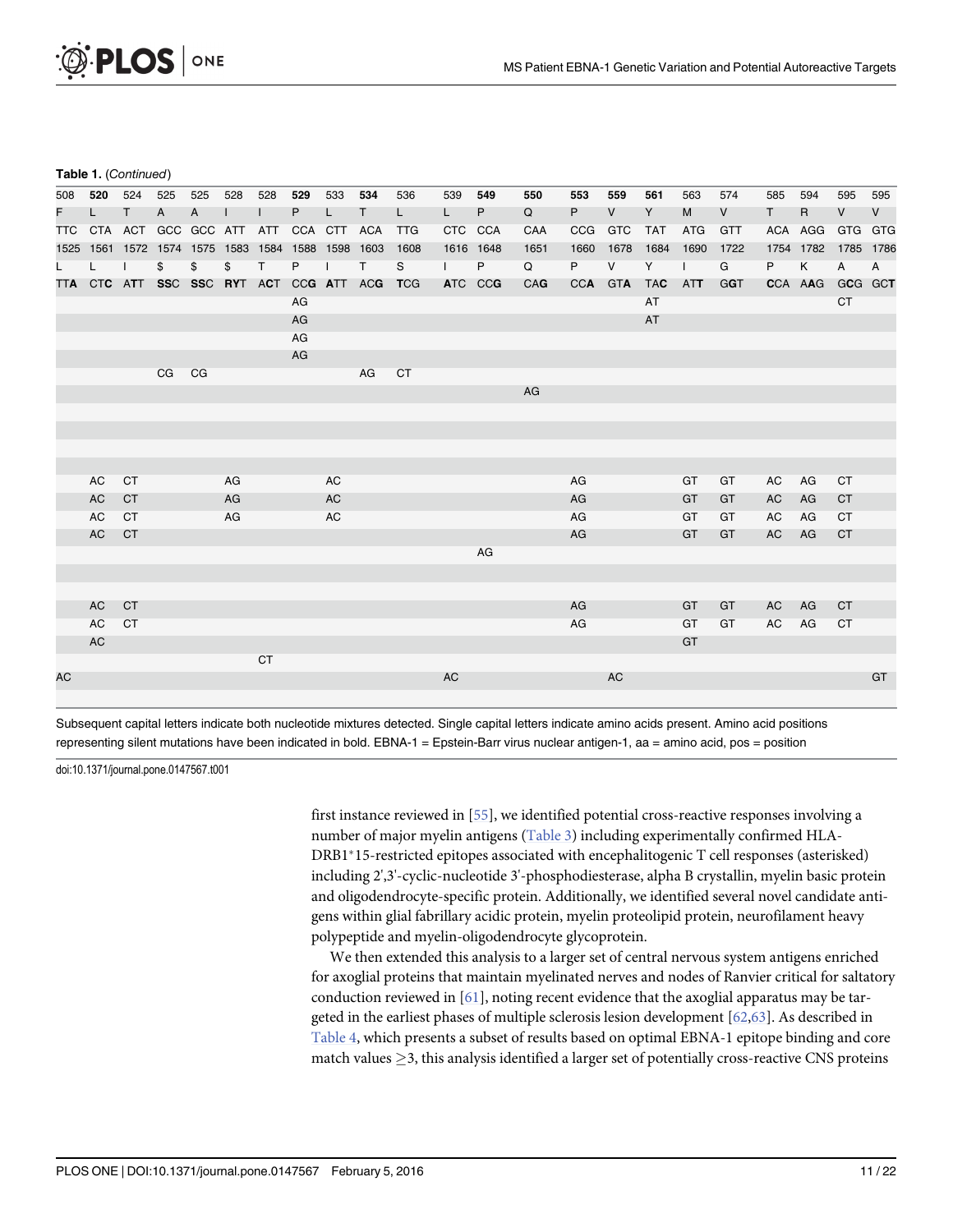<span id="page-14-0"></span>

| O PLOS ONE |  |
|------------|--|
|------------|--|

| i                        |                                           |
|--------------------------|-------------------------------------------|
|                          |                                           |
|                          |                                           |
|                          |                                           |
|                          | ١                                         |
| d                        | ֧֧֧ׅ֧֧֧֧֧֛֛֛֧֛֚֚֚֚֚֚֚֚֚֚֚֚֚֚֚֝֝֜֜֜֜֜֜֜֝֜֜ |
|                          | $\overline{\phantom{a}}$                  |
| i                        |                                           |
|                          |                                           |
|                          |                                           |
|                          |                                           |
|                          |                                           |
|                          |                                           |
|                          |                                           |
|                          |                                           |
| Ì                        |                                           |
|                          |                                           |
|                          |                                           |
|                          |                                           |
|                          |                                           |
|                          |                                           |
| ?                        | יימי היים ה                               |
| $\overline{\phantom{a}}$ |                                           |
|                          | ;<br>;                                    |
| )<br>2<br>2<br>2         |                                           |
| HI A_DDR1*15 hind        |                                           |
|                          |                                           |
|                          |                                           |
|                          |                                           |
|                          |                                           |
| $\vdots$                 |                                           |
|                          |                                           |
| . Canal important        |                                           |
| j                        |                                           |
|                          |                                           |
|                          |                                           |
|                          |                                           |
|                          |                                           |
|                          |                                           |
|                          |                                           |
|                          |                                           |
|                          | -<br>-<br>-<br>-                          |
|                          |                                           |
|                          |                                           |
|                          | へいこう                                      |
|                          |                                           |
| ć                        | Í                                         |
|                          |                                           |
| į                        |                                           |
|                          |                                           |
|                          | L                                         |
|                          |                                           |
|                          | ֚֚֬                                       |
|                          |                                           |
|                          |                                           |
|                          |                                           |
|                          |                                           |
|                          | Í<br>l                                    |
|                          | !                                         |
|                          |                                           |
|                          |                                           |
|                          |                                           |
|                          | í                                         |
|                          |                                           |
|                          |                                           |
|                          | $-200$                                    |
| ī                        |                                           |
|                          |                                           |

| Table 2A                                                        |     |        |            |     |     |            |     |     |                                  |     |            |     |             |            |                |                        | <b>NetMHCII</b>  |              | NetMHCllpan      |              |
|-----------------------------------------------------------------|-----|--------|------------|-----|-----|------------|-----|-----|----------------------------------|-----|------------|-----|-------------|------------|----------------|------------------------|------------------|--------------|------------------|--------------|
| nt B95-8                                                        | gca | gaa    | <b>ggt</b> | tta | aga | <b>gct</b> | ctc | ctg | <b>gct</b>                       | agg | āgt        | cac | gta         | gaa        | peptide<br>agg |                        | core             | affinity(nM) | core             | affinity(nM) |
| aa B95-8                                                        | ⋖   | Ш      | G          | ┙   | Œ   | ⋖          |     | ┙   | ⋖                                | Œ   | S          | I   | ш<br>$\geq$ | Œ          |                | <b>AEGLRALLARSHVER</b> | RALLARSHV        | 197          | LRALLARSH        | 63           |
|                                                                 |     |        |            |     |     |            |     |     |                                  |     |            |     |             |            |                | <b>AEGLRALLARSHVER</b> | RALLARSHV        | 197          | LRALLARSH        | 63           |
|                                                                 |     |        |            |     |     | >          |     |     | ï                                |     |            |     |             |            |                | <b>AEGLRVLLARSHVER</b> | RVLLARSHV        | 87           | <b>LRVLLARSH</b> | 61           |
|                                                                 |     |        |            |     | ×   |            |     |     | $\blacksquare$                   |     |            |     |             |            |                | <b>AEGLKALLARSHVER</b> | KALLARSHV        | 165          | LKALLARSH        | 88           |
|                                                                 |     |        |            |     |     |            |     |     |                                  |     | ပ          |     |             |            |                | <b>AEGLRTLLARCHVER</b> | LRTLLARCH        | 267          | LRTLLARCH        | 5            |
|                                                                 | ï   | ï      | í          | ı   |     | ⋖          |     |     | ï                                | ï   | S          |     | ï           |            |                | <b>AEGLRALLARSHVER</b> | RALLARSHV        | 197          | <b>LRALLARSH</b> | 63           |
| pos B95-8                                                       | 482 | 483    | 484        | 485 | 486 | 487        | 488 | 489 | 490                              | 491 | 492        | 493 | 494         | 495        | 496            |                        |                  |              |                  |              |
| Table 2B                                                        |     |        |            |     |     |            |     |     |                                  |     |            |     |             |            |                |                        | <b>NetMHCII</b>  |              | NetMHCllpan      |              |
| nt B95-8                                                        | atg | gtc    | Ħ          | tta | caa | āct        | cat | ata | ŧ                                | ğ   | <b>gag</b> | t,  | tg          | gat<br>aag | peptide        |                        | core             | affinity(nM) | Core             | affinity(nM) |
| B95-8<br>æ                                                      | Σ   | $\geq$ | Щ          |     | O   |            | I   |     | щ                                | ⋖   | Ш          |     | $\geq$      | $\Box$     |                | <b>MVFLQTHIFAEVLKD</b> | <b>MVFLQTHIF</b> | 303          | <b>VFLQTHIFA</b> | 257          |
|                                                                 | ï   | ï      |            |     |     |            |     |     | ï                                |     |            |     |             |            |                | <b>MVFLQTHIFAEVLKD</b> | <b>MVFLQTHIF</b> | 303          | VFLQTHIFA        | 257          |
|                                                                 |     |        |            |     |     |            |     |     |                                  |     |            | G   |             |            |                | <b>IVFLOTHIFAEGLKD</b> | <b>IVFLQTHIF</b> | 261          | <b>IVFLQTHIF</b> | 259          |
|                                                                 |     |        |            |     |     |            |     |     |                                  |     |            |     | щ           |            |                | <b>MVFLQTHIFAEVFKD</b> | VFLQTHIFA        | 281          | <b>VFLQTHIFA</b> | 270          |
|                                                                 |     |        |            |     |     |            |     |     |                                  |     |            |     |             |            |                | <b>IVFLQTHIFAEVLKD</b> | <b>IVFLQTHIF</b> | 275          | <b>IVFLQTHIF</b> | 181          |
|                                                                 | Σ   |        |            |     |     |            |     |     |                                  |     |            | G   |             |            |                | <b>MVFLQTHIFAEGLKD</b> | VFLQTHIFA        | 272          | <b>MVFLQTHIF</b> | 386          |
|                                                                 | Σ   | ï      |            |     |     | ï          |     |     |                                  |     |            |     |             |            |                | <b>MVFLQTHIFAEVLKD</b> | <b>MVFLQTHIF</b> | 303          | VFLQTHIFA        | 257          |
| pos B95-8                                                       | 563 | 564    | 565        | 566 | 567 | 568        | 569 | 570 | 571                              | 572 | 573        | 574 | 575         | 577<br>576 |                |                        |                  |              |                  |              |
| nt: nucleotides, aa: amino acid, pos: amino acid position, B95- |     |        |            |     |     |            |     |     | 8: wildtype EBV reference strain |     |            |     |             |            |                |                        |                  |              |                  |              |
| doi:10.1371/journal.pone.0147567.t002                           |     |        |            |     |     |            |     |     |                                  |     |            |     |             |            |                |                        |                  |              |                  |              |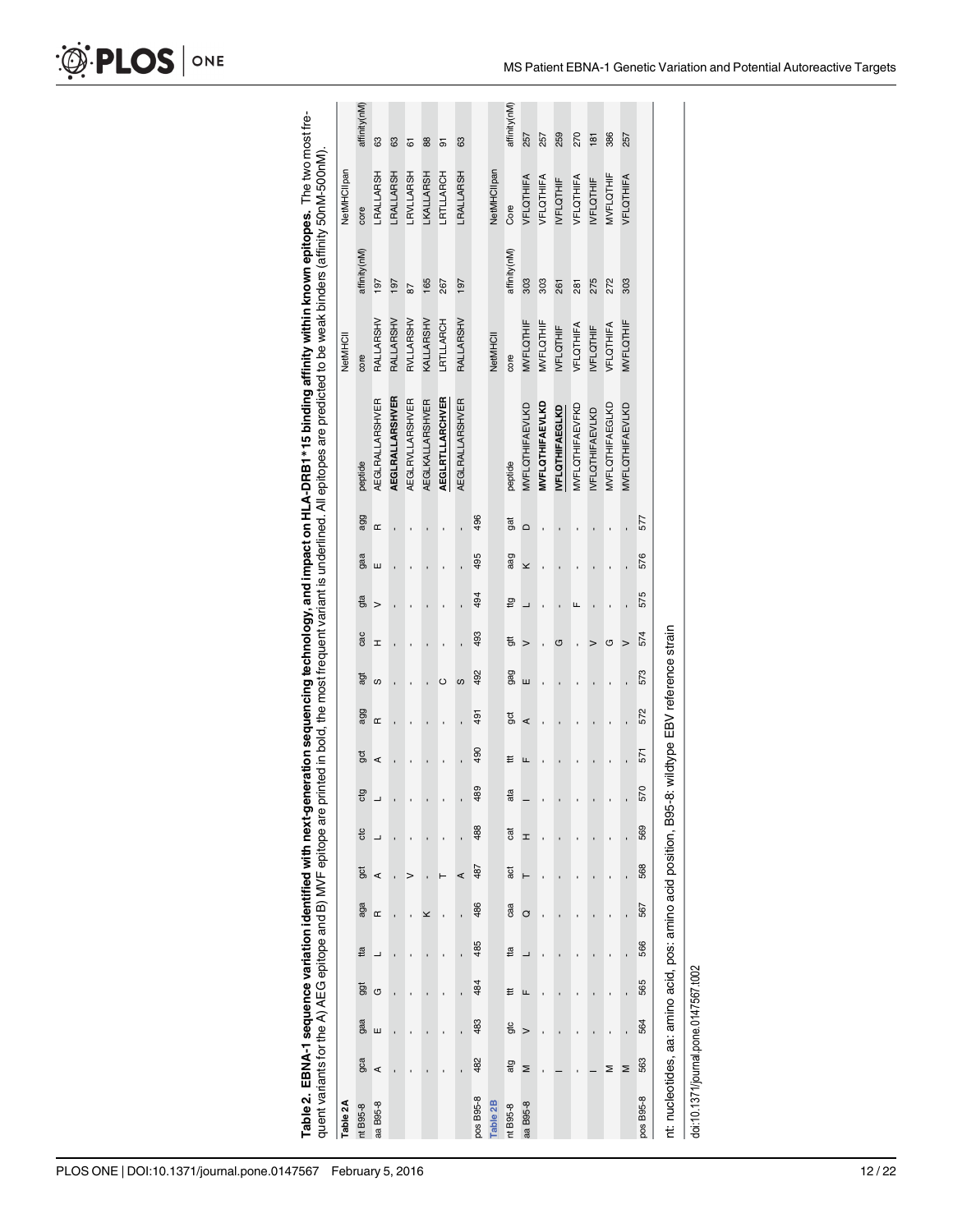<span id="page-15-0"></span>

| <b>Brain Peptides</b>  | <b>EBNA-1 Peptides</b> | <b>Peptide Match</b><br>Count                 | <b>Brain</b><br><b>Binding</b><br><b>Scores</b> | EBNA-1<br><b>Binding</b><br><b>Scores</b> | EBNA-1<br>Protein<br><b>Position</b> | <b>Brain</b><br>Protein<br><b>Position</b> | <b>Brain Protein</b><br><b>Accession No</b><br>(s) |
|------------------------|------------------------|-----------------------------------------------|-------------------------------------------------|-------------------------------------------|--------------------------------------|--------------------------------------------|----------------------------------------------------|
| GKLYSLGNGRWMLTL        | <b>GSKTSLYNLRRGTTL</b> | $X_{\cdot}$ . $XX$ $XX$ $X_{\cdot}$ $XX$ $XX$ | 66                                              | 267                                       | 512                                  | 370                                        | P09543                                             |
| RGKLYSLGNGRWMLT        | <b>GGSKTSLYNLRRGVA</b> | .X. XX.X.X                                    | 41                                              | 347                                       | 511                                  | 369                                        | P09543                                             |
| LYSLGNGRWMLTLAK *      | <b>KTSLYNLRRGVALAI</b> | .XX.X.XXX.                                    | 306                                             | 45                                        | 514                                  | 372                                        | P09543                                             |
| SRGKLYSLGNGRWML *      | SKTSLYNLRRGVALA        | XXX.XX                                        | 41                                              | 90                                        | 513                                  | 368                                        | P09543                                             |
| LSPFYLRPPSFLRAP **     | TSLYNLRRGVALAIP        | .X.XXXX                                       | 47                                              | 52                                        | 514                                  | 44                                         | ACP18852                                           |
| LSPFYLRPPSFLRAP **     | TSLYNLRRGTALAIP        | .X. XX. X. . X                                | 135                                             | 16                                        | 515                                  | 44                                         | ACP18852                                           |
| SPFYLRPPSFLRAPS        | <b>SLYNLRRGVALAIPQ</b> | X. XX. X. . X.                                | 59                                              | 54                                        | 515                                  | 45                                         | AAB23453                                           |
| KTKEGVLYVGSKTRE        | WVAGVFVYGGSKTSL        | X.XXXX                                        | 54                                              | 8                                         | 503                                  | 32                                         | Q16143                                             |
| EKTKEGVLYVGSKTR        | <b>NWVAGVLVYGGSKTS</b> | X.XXXX.                                       | 67                                              | 48                                        | 502                                  | 31                                         | Q16143                                             |
| TRLSLARMPPPLPTR        | LRVLLARSHVERTTE        | .XXXXX.                                       | 468                                             | 32                                        | 485                                  | 35                                         | P14136                                             |
| KLALDIEIATYRKLL        | NLRRGIGLAIPQCLL        | .X.XXXX                                       | 176                                             | 323                                       | 518                                  | 356                                        | P14136                                             |
| GKGRGLSLSRFSWGA        | PQCRITPLSRLPFGM        | .X.XXX.X.                                     | 287                                             | 384                                       | 528                                  | 131                                        | AAC41944                                           |
| EFAPVLLLESHCAAA ***    | <b>GLRVLLARSHVERTT</b> | $XX$ $XX$ $X$                                 | 410                                             | 125                                       | 483                                  | 79                                         | AAC41944                                           |
| PGVLVLLAVLPVLLL        | <b>EGLRVLLARSHVERT</b> | .XXXXXX                                       | 301                                             | 8                                         | 483                                  | 153                                        | Q16653                                             |
| GPLVALIICYNWLHR        | <b>GPLRESIVCYFIVFL</b> | XXXX.XX                                       | 26                                              | 373                                       | 551                                  | 219                                        | Q16653                                             |
| GEGKVTLRIRNVRFS        | AEGLRTLLARCHVXR        | .XXXXX                                        | 89                                              | 16                                        | 482                                  | 106                                        | Q16653                                             |
| DPFYWVSPGVLVLLA †      | QKFENIAXGLRTLLA        | XX.XXX                                        | 134                                             | 202                                       | 475                                  | 146                                        | Q16653                                             |
| DPFYWVSPGVLVLLA †      | PKFENIAEGLKLLLA        | XX.XXX                                        | 185                                             | 438                                       | 475                                  | 146                                        | Q16653                                             |
| <b>CSAVPVYIYFNTWTT</b> | VAGVFVYGGXNTSLY        | X.XXXX                                        | 31                                              | 8                                         | 504                                  | 169                                        | AAA59565                                           |
| ATYNFAVLKLMGRGT        | <b>GTWVAGVLVYGGSKT</b> | .XXX.XX                                       | 219                                             | 8                                         | 501                                  | 261                                        | AAA59565                                           |
| LLTFMIAATYNFAVL        | LVMTKPAPTCNIKVT        | XX.X.XX.                                      | 70                                              | 32                                        | 582                                  | 254                                        | AAA59565                                           |
| EEITEYRRQLQARTT        | <b>ENIAEGLRVLLARSH</b> | X.X.XX.X.XX                                   | 376                                             | 239                                       | 479                                  | 316                                        | P12036                                             |
| EMRGAVLRLGAARGQ        | <b>ENIAEGLRLLLARCH</b> | XXXXXX                                        | 138                                             | 154                                       | 479                                  | 152                                        | P12036                                             |
| GAVLRLGAARGQLRL        | AEGLRLLLARCHVER        | XXXXX                                         | 67                                              | 88                                        | 482                                  | 155                                        | P12036                                             |
| TRLSFTSVGSITSGY        | VAGVFVYGGSRTSLY        | X.XX.XX.X                                     | 206                                             | 71                                        | 504                                  | 398                                        | P07196                                             |
| KVVLIKNTLRSLEVL        | KFENIAEGLRLLLAR        | X. X. XX. X.                                  | 74                                              | 336                                       | 477                                  | 137                                        | P23515                                             |
| SLEVLNLSSNKLWTV        | <b>GLRVLLARSHVERTT</b> | .X.XX. XX.                                    | 62                                              | 125                                       | 484                                  | 147                                        | P23515                                             |
| PGTLINLTNLTHLYL        | <b>KTSLYNLRRGTALAI</b> | $\ldots$ X.XX $\ldots$ X.X $\ldots$           | 102                                             | 77                                        | 514                                  | 184                                        | P23515                                             |
| ENVSTTLRALAPRLM        | <b>ENIAEGLRALLARSH</b> | XXXXXXX                                       | 39                                              | 32                                        | 479                                  | 187                                        | AAC25187                                           |
| AGVLLILLALCALVA        | AEGLRTLLARCHVER        | XXXXX.X                                       | 389                                             | 32                                        | 482                                  | 123                                        | AAC25187                                           |
| NVSTTLRALAPRLMR        | NIAEGLRALLARSHV        | XXXXXX                                        | 25                                              | 16                                        | 480                                  | 188                                        | AAC25187                                           |
| CKPLVDILILPGYVQ ††     | <b>IKDLVMIKPAPTCNI</b> | .X.XX.X. X                                    | 48                                              | 120                                       | 578                                  | 65                                         | AAC25187                                           |
| ELEKAMVALIDVFHQ        | EGLKALLARSHVERT        | XXXXX                                         | 376                                             | 16                                        | 483                                  | 3                                          | NP_006263                                          |
| AFVAMVTTACHEFFE        | <b>VCYFMVFLQTHIFAE</b> | XXXX.X                                        | 457                                             | 71                                        | 558                                  | 76                                         | NP_006263                                          |
| <b>FGAEILKKIPGRVST</b> | NIAEGLKALLARSHV        | .XX.XXX                                       | 51                                              | 16                                        | 480                                  | 91                                         | NP 006746                                          |
| GIRKFAADAVKLERM        | NLRRGIALAVQQCRL        | X.X.XX.X.                                     | 387                                             | 32                                        | 519                                  | 311                                        | NP_006746                                          |
| PILAVLLFSSLVLSP        | EGLRVLLARSHVERT        | .X.XXXX.X                                     | 66                                              | 8                                         | 483                                  | 12                                         | P25189                                             |
| ILAVLLFSSLVLSPA        | <b>GLRVLLARSHVERTT</b> | .X.XXXX.X                                     | 65                                              | 16                                        | 484                                  | 13                                         | P25189                                             |
| EFAPVLLLESHCAAA        | EGLRVLLARSHVERT        | XXXXXX                                        | 177                                             | 8                                         | 483                                  | 410                                        | P20916                                             |
| VEFAPVLLLESHCAA        | AEGLRVLLARSHVER        | .X. XXX XX.                                   | 250                                             | 16                                        | 482                                  | 409                                        | P20916                                             |
| PGVLVLLAVLPVLLL        | EGLRVLLARSHVERT        | .XXXXX.X.                                     | 301                                             | 8                                         | 483                                  | 153                                        | Q16653                                             |
| VLGPLVALIICYNWL        | NLRRGVALAIPQCRL        | .X. XXX.X  . X                                | 148                                             | 32                                        | 519                                  | 217                                        | Q16653                                             |
| GAEIRHVLVTLGEKM        | <b>GTWVAGVLVYGGSKT</b> | XXXXX.X.                                      | 358                                             | 8                                         | 501                                  | 106                                        | P60660                                             |
| KLRRGDLPFVVPRRM        | NLRRGIALAVQQCRL        | .XXXXX.X.                                     | 498                                             | 32                                        | 519                                  | 1920                                       | P35579                                             |

#### [Table 3.](#page-13-0) Putative HLA-DRB1\*15 binders within autologous EBNA-1 peptide sequences and candidate myelin antigens.

(Continued)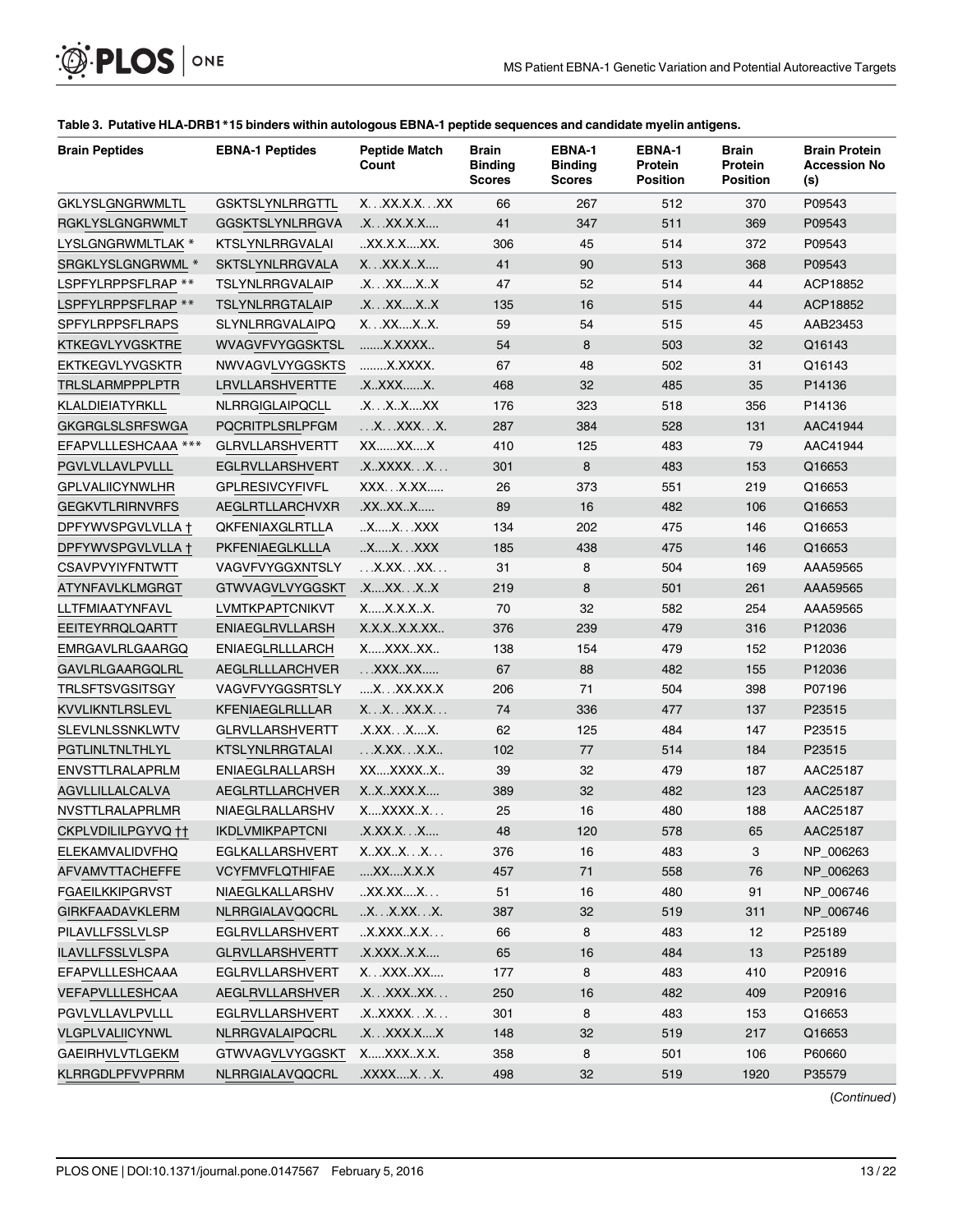#### <span id="page-16-0"></span>Table 3. (Continued)

| <b>Brain Peptides</b>                                                                                                                                | <b>EBNA-1 Peptides</b> | <b>Peptide Match</b><br>Count | <b>Brain</b><br><b>Binding</b><br><b>Scores</b> | <b>EBNA-1</b><br><b>Binding</b><br><b>Scores</b> | EBNA-1<br><b>Protein</b><br><b>Position</b> | <b>Brain</b><br><b>Protein</b><br><b>Position</b> | <b>Brain Protein</b><br><b>Accession No</b><br>(s) |
|------------------------------------------------------------------------------------------------------------------------------------------------------|------------------------|-------------------------------|-------------------------------------------------|--------------------------------------------------|---------------------------------------------|---------------------------------------------------|----------------------------------------------------|
| AEELRARLTAKKQEL                                                                                                                                      | AEGLRALLARSHVER        | XX.XXX.XX.                    | 466                                             | 115                                              | 482                                         | 899                                               | P35579                                             |
| Underlined is the core of the peptide. Binding score (nM) prediction using NetMHCII and NetMHCIIpan. Binding score <50: strong binder, binding score |                        |                               |                                                 |                                                  |                                             |                                                   |                                                    |

50–500 weak binder. \*Known CNP epitope [\[56](#page-23-0)] \*\*Known aB-crystallin epitope [[57\]](#page-23-0) \*\*\*Known MBP epitope [\[58](#page-23-0)] †Known MOG epitope [\[59](#page-23-0)]

††Known OSP epitope [[60](#page-23-0)].

doi:10.1371/journal.pone.0147567.t003

including neurofascin  $[62]$  as well as a number of other proteins involved in actin organisation and paranodal assembly like ankyrins, contactin-associated proteins as well as gelsolin [\[64\]](#page-24-0).

#### **Discussion**

In this study we have proven the feasibility of obtaining EBNA-1 sequences directly from buffy coat samples, without any requirement for primary cultures that could theoretically be associated with preferential selection of viral sequence variants through ex vivo expansion. In this regard our findings are in keeping with those of Burrows and colleagues  $[11]$ , who demonstrated similar patterns of EBNA-1 sequence variation predominantly within the C-terminal region in both MS cases and controls, in a study that did involve primary B lymphocyte cultures. Both studies, as well as a more recent analysis of spontaneously outgrown human lymphoblastoid cell lines [[65](#page-24-0)] are in agreement in demonstrating that the majority of autologous sequences do not align closely with the widely used B95-8 laboratory strain–a result that is perhaps not surprising given that this strain was originally identified following transfusionassociated EBV in an elderly woman and subsequently selected for its ability to efficiently immortalise B lymphocytes [\[66\]](#page-24-0).

Our results are also in agreement with other studies that have identified similar patterns of EBNA-1 [[67](#page-24-0)] and EBNA-2 [[68\]](#page-24-0) sequence variation when comparing MS cases and controls, albeit at low resolution in these cases, suggesting that MS susceptibility is not likely to be readily explained by an 'encephalitogenic strain' of EBV. We have also explored sequence variation within individual samples using next-generation sequencing techniques, to investigate if the presence of multiple viral sequence variants could indicate sites of immune selection pressure– as has been suggested previously for EBNA-1  $[11]$ –and/or that infection with multiple EBV strains could represent a risk factor for MS disease as has been previously proposed [[69](#page-24-0)]. We identified nucleotide mixtures present at 10 percent in two samples. Mixtures were primarily caused by point mutations leading to amino acid changes in 12 different positions compared to silent mutations in five positions only. This could indicate EBV superinfection or viral immune escape. While we were able to identify low-level EBNA-1 sequence variation in these samples (involving 8.3% of nucleotides at a 1% threshold), our results do not support a strong influence of intraindividual EBV sequence variation in MS disease risk and we cannot exclude that some of these point mutations are due to technical artefacts. It is however interesting to note that EBNA-1 sequence conservation described in  $Fig 4$  (reflecting genetic variation as well as the impact this has on amino acid properties), does appear to map to HLA-DRB1 binding regions, although we were unable to identify natural sequence variants that were associated with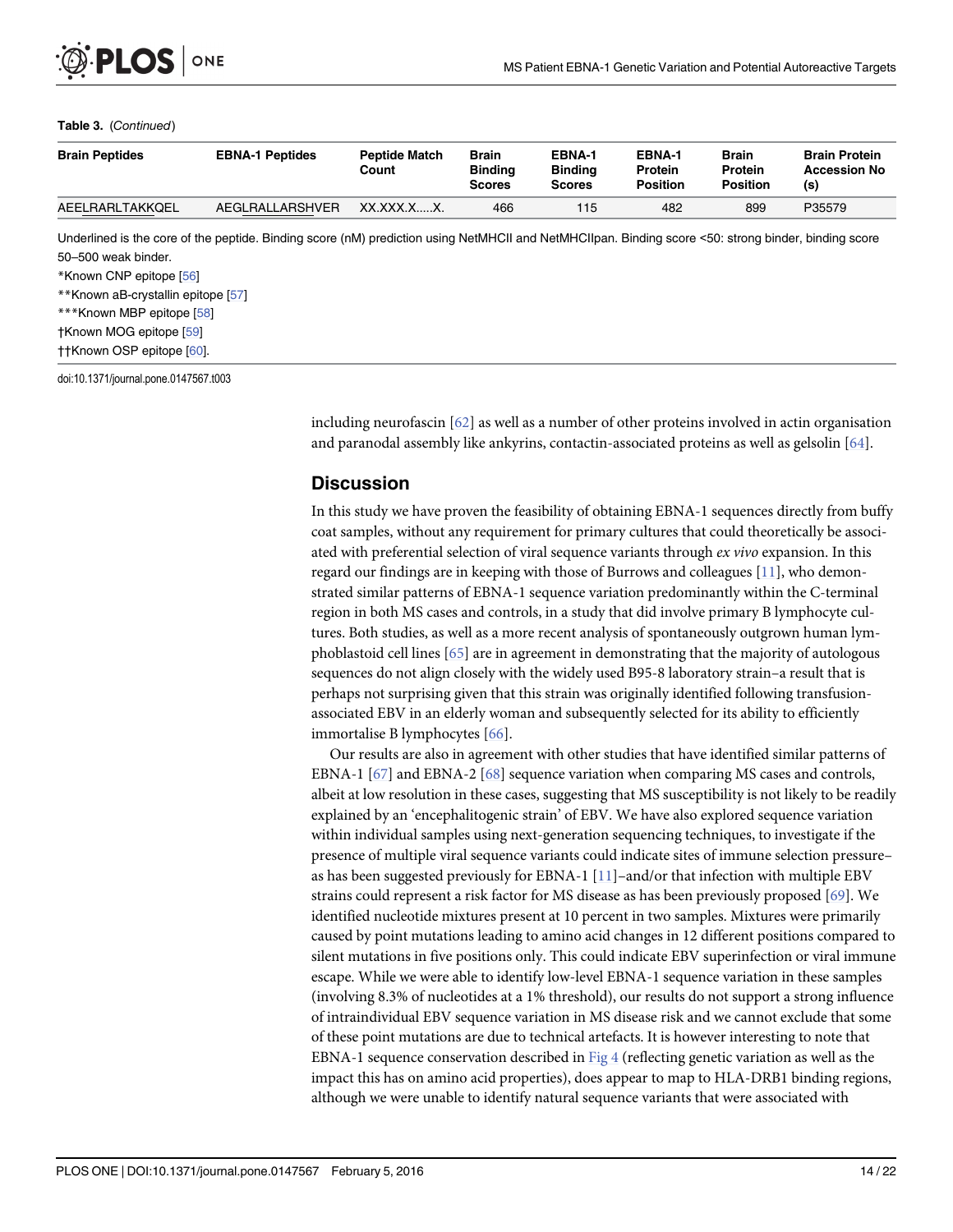# <span id="page-17-0"></span>O PLOS ONE

#### [Table 4.](#page-13-0) Extended axoglial brain protein dataset with HLA-DRB1\*1501 predicted brain epitopes overlapping with predicted EBV binders.

| <b>Brain Peptides</b>  | <b>EBNA-1 Peptides</b> | <b>Peptide Match</b><br>Count | <b>Brain</b><br><b>Binding</b><br><b>Scores</b> | EBNA-1<br><b>Binding</b><br><b>Scores</b> | EBNA-1<br>Protein<br><b>Position</b> | <b>Brain</b><br>Protein<br><b>Position</b> | <b>Brain Protein</b><br><b>Accession No</b><br>(s) | <b>Brain Protein Genbank</b><br>Description(s)             |
|------------------------|------------------------|-------------------------------|-------------------------------------------------|-------------------------------------------|--------------------------------------|--------------------------------------------|----------------------------------------------------|------------------------------------------------------------|
| TGQFVYCGKKAQLNI        | AGVFVYGGSKTSLYN        | .X.XXX.X.XX                   | 203                                             | 8                                         | 505                                  | 84                                         | P62917                                             | 60S ribosomal protein L8                                   |
| GQFVYCGKKAQLNIG        | <b>GVFVYGGSKTSLYNL</b> | X.XXX.X.XX                    | 237                                             | 8                                         | 506                                  | 85                                         | P62917                                             |                                                            |
| QFVYCGKKAQLNIGN        | VFVYGGSKTSLYNLR        | .XXX.X.XX                     | 302                                             | 16                                        | 507                                  | 86                                         | P62917                                             |                                                            |
| GDRGKLARASGNYAT        | <b>GLRTLLARCHVERTT</b> | X.XXXXX                       | 329                                             | 32                                        | 484                                  | 121                                        | P62917                                             |                                                            |
| <b>REEIHEYRRQLQART</b> | <b>FENIAEGLRVLLARS</b> | .X.X.XX.X.XX.                 | 231                                             | 32                                        | 478                                  | 309                                        | Q16352                                             | Alpha-internexin                                           |
| <b>EEIHEYRRQLQARTI</b> | <b>ENIAEGLRTLLARCH</b> | X.X.XX.X.XX                   | 189                                             | 32                                        | 479                                  | 310                                        | Q16352                                             |                                                            |
| VAELLATLQASSQAA        | <b>IAEGLRTLLARSHVE</b> | .XX.X.XX.X.X.                 | 348                                             | 280                                       | 480                                  | 235                                        | Q16352                                             |                                                            |
| VASVLLEAGAAHSLA        | VAGVLVYGGSKTSLY        | XX.XXXXX.                     | 140                                             | 22                                        | 504                                  | 545                                        | Q01484                                             | Ankyrin-2                                                  |
| DVASVLLEAGAAHSL        | WVAGVLVYGGSKTSL        | .XX.XXXXX                     | 178                                             | 29                                        | 503                                  | 544                                        | Q01484                                             |                                                            |
| ELLLERGAPLLARTK        | <b>ENIAEGLRPLLARCH</b> | XXXXXXX                       | 112                                             | 408                                       | 479                                  | 316                                        | Q01484                                             |                                                            |
| <b>RITCRLVKPQKLSTP</b> | <b>RRGIGLAIPQCLLTP</b> | XXXX.X.XX                     | 227                                             | 369                                       | 520                                  | 948                                        | AAA51732                                           |                                                            |
| <b>DIVKLLLPRGGSPHS</b> | NWVAGVLVYGGSKTS        | X.XXXXX                       | 74                                              | 48                                        | 502                                  | 583                                        | AAA51732                                           |                                                            |
| GAYVKLLSKTPELNL        | GVLVYGGSKTSLYNL        | XX. XXX. XX                   | 283                                             | 30                                        | 506                                  | 162                                        | P27824                                             | Calnexin                                                   |
| TAEAIKALGAKHCVK        | <b>IAEGLKALLARSHVE</b> | .XXXXX.X.X.                   | 69                                              | 16                                        | 481                                  | 209                                        | P30042                                             | ES1 protein homolog,<br>mitochondrial                      |
| AEAIKALGAKHCVKE        | AEGLKALLARSHVER        | XXXXX.XX                      | 73                                              | 16                                        | 482                                  | 210                                        | P30042                                             |                                                            |
| LSGESLGHLRSLGAL        | <b>GSKTSLYNLRRGVAL</b> | .XXXXXXX                      | 406                                             | 16                                        | 512                                  | 189                                        | <b>P0C6S8</b>                                      | Leucine-rich repeat and<br>immunoglobulin-like             |
| SGESLGHLRSLGALR        | <b>SKTSLYNLRRGVALA</b> | X.XX.XX.XX.                   | 54                                              | 16                                        | 513                                  | 190                                        | <b>P0C6S8</b>                                      |                                                            |
| LSGESLGHLRSLGAL        | <b>GSKTSLYNLRRGIAL</b> | .XXXXX.XX                     | 406                                             | 16                                        | 512                                  | 189                                        | <b>P0C6S8</b>                                      |                                                            |
| AFLGLRQIRLLNLSN        | VALAIPQCRLTPLSR        | X.X.XXXX.                     | 34                                              | 32                                        | 524                                  | 313                                        | <b>P0C6S8</b>                                      |                                                            |
| LGLRQIRLLNLSNNL        | LAVQQCRLTPLSRLP        | X. X. XX. . XX.               | 26                                              | 32                                        | 526                                  | 315                                        | <b>P0C6S8</b>                                      |                                                            |
| AGVLLILLALCALVA        | AEGLRTLLARCHVXR        | XXXXX.X                       | 389                                             | 16                                        | 482                                  | 123                                        | NP_005593                                          | claudin-11 isoform 1                                       |
| VLLILLALCALVATI        | <b>GLRTLLARCHVERTT</b> | .XXXX.XX.                     | 349                                             | 32                                        | 484                                  | 125                                        | NP_005593                                          |                                                            |
| LYCIYVAIGQKRSTV        | <b>RRGIALAIPQCRLTP</b> | XXX.X.X.X.                    | 124                                             | 32                                        | 521                                  | 242                                        | P25705                                             | ATP synthase subunit<br>alpha, mitochondrial               |
| SPGWLADGSVRYPIV        | <b>QPGPLRESIVCYFIV</b> | XX.XX.X.XX.                   | 398                                             | 361                                       | 550                                  | 302                                        | Q96GW7                                             | Brevican core protein                                      |
| LLGRWKALLIPPSSP        | NLRRGIALAIPQCXL        | .X.XXX.XX                     | 78                                              | 32                                        | 519                                  | 893                                        | Q96GW7                                             |                                                            |
| EDSLECLRAMLSANI        | <b>ENIAEGLRALLARSH</b> | XX.XXX.X                      | 105                                             | 32                                        | 479                                  | 661                                        | Q00610                                             | Clathrin heavy chain 1                                     |
| SLECLRAMLSANIRQ        | <b>SLYNLRRGISLAIPQ</b> | XXXXXX.X                      | 38                                              | 77                                        | 516                                  | 663                                        | Q00610                                             |                                                            |
| <b>GVLLILLALCALVAT</b> | <b>EGLRTLLARCHVERT</b> | .X.XXXX.XX                    | 387                                             | 32                                        | 483                                  | 124                                        | O75508                                             | Claudin-11                                                 |
| VLLILLALCALVATI        | <b>GLRTLLARCHVERTT</b> | .XXXX.XX.                     | 349                                             | 32                                        | 484                                  | 125                                        | O75508                                             |                                                            |
| <b>ENLIVPGGVKTIEAN</b> | AGVFVYGGSKTSLYN        | X.XX.XX.X                     | 318                                             | 8                                         | 505                                  | 47                                         | Q14194                                             | Dihydropyrimidinase-<br>related protein 1                  |
| DNLIVPGGVKTIEAN        | AGVLVYGGSKTSLYN        | X.XX.XX.X                     | 351                                             | 24                                        | 505                                  | 47                                         | Q14195                                             |                                                            |
| <b>ELRREISYAIKNIHG</b> | NLRRGIALAIPQCXL        | .XXX.XXX                      | 74                                              | 32                                        | 519                                  | 383                                        | Q05193                                             | Dynamin-1                                                  |
| KELRREISYAIKNIH        | <b>YNLRRGISLAIPQCR</b> | XXX.XX.XX                     | 116                                             | 237                                       | 518                                  | 382                                        | Q05193                                             |                                                            |
| DEKELRREISYAIKN        | <b>SLYNLRRGISLAIPQ</b> | XXX.XX.XX                     | 246                                             | 77                                        | 516                                  | 380                                        | Q05193                                             |                                                            |
| <b>EDLRRGLVMVKPGSI</b> | <b>KDAIKDLVMTKPAPT</b> | .XXXX.XX                      | 162                                             | 32                                        | 576                                  | 332                                        | P49411                                             | Elongation factor Tu,<br>mitochondrial                     |
| <b>DLRRGLVMVKPGSIK</b> | <b>DGIKDLVMTKPAPTC</b> | XXXX.XX                       | 93                                              | 32                                        | 577                                  | 333                                        | P49411                                             |                                                            |
| <b>IVFRGEHGFIGCRKV</b> | <b>IVFLQTHIFAEGLKX</b> | XXXX.XX.                      | 233                                             | 16                                        | 563                                  | 386                                        | Q16658                                             | Fascin                                                     |
| <b>IVFRGEHGFIGCRKV</b> | <b>IVFLQTHIFXEGLKD</b> | XXXX.XX.                      | 233                                             | 32                                        | 563                                  | 386                                        | Q16658                                             |                                                            |
| <b>TGAQELLRVLRAQPV</b> | <b>ENIAEGLRVLLARSH</b> | X.XXXX.X.                     | 52                                              | 32                                        | 479                                  | 616                                        | P06396                                             | Gelsolin                                                   |
| <b>GDSYIILYNYRHGGR</b> | <b>GGSKTSLYNLRRGVA</b> | X.X. XXX.X.X                  | 11                                              | 347                                       | 511                                  | 471                                        | P06396                                             |                                                            |
| KVKAHGKKVLGAFSD        | <b>ENIAEGLRVLLARSH</b> | .X.XXX.X.X.                   | 498                                             | 32                                        | 479                                  | 60                                         | P68871                                             | Hemoglobin subunit beta                                    |
| AFLGLRQIRLLNLSN        | VALAIPQCRLTPLSR        | X.X.XXXX.                     | 34                                              | 32                                        | 524                                  | 313                                        | <b>P0C6S8</b>                                      | Leucine-rich repeat and<br>immunoglobulin-like             |
| LGLRQIRLLNLSNNL        | LAVQQCRLTPLSRLP        | X. X. X. X. X.                | 26                                              | 32                                        | 526                                  | 315                                        | <b>P0C6S8</b>                                      |                                                            |
| YSWGMAVNVYSTSIT        | GNWVAGVLVYGGSKT        | .X. X.X.X. X.X. X. X.         | 239                                             | 8                                         | 501                                  | 40                                         | Q15555                                             | Microtubule-associated<br>protein RP/EB family<br>member 2 |
|                        |                        |                               |                                                 |                                           |                                      |                                            |                                                    | (Continued)                                                |

PLOS ONE | DOI:10.1371/journal.pone.0147567 February 5, 2016 15/22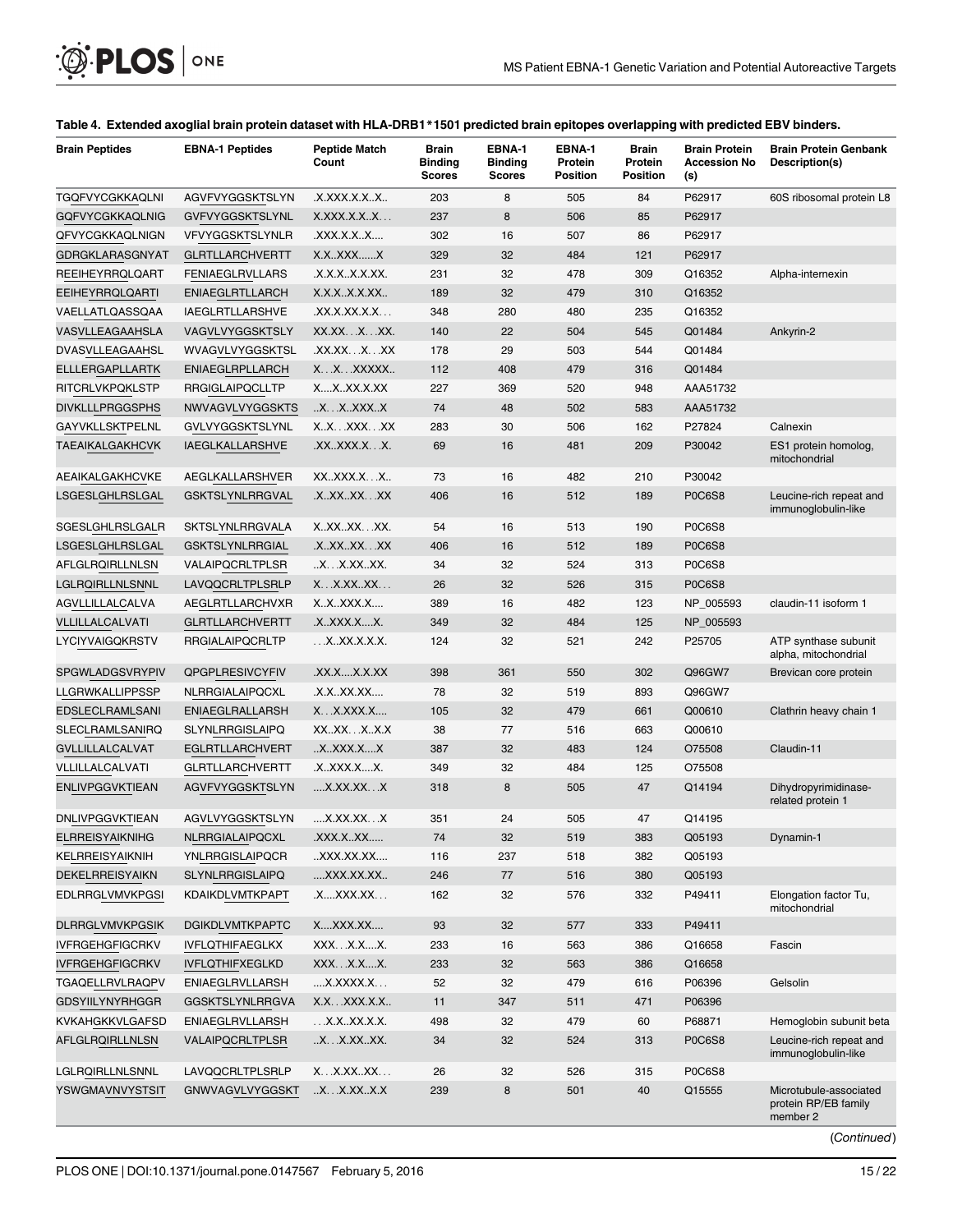

#### Table 4. (Continued)

| <b>Brain Peptides</b>  | <b>EBNA-1 Peptides</b> | <b>Peptide Match</b><br>Count | Brain<br><b>Binding</b><br><b>Scores</b> | EBNA-1<br><b>Binding</b><br><b>Scores</b> | EBNA-1<br>Protein<br><b>Position</b> | <b>Brain</b><br>Protein<br><b>Position</b> | <b>Brain Protein</b><br>Accession No<br>(s) | <b>Brain Protein Genbank</b><br>Description(s)             |
|------------------------|------------------------|-------------------------------|------------------------------------------|-------------------------------------------|--------------------------------------|--------------------------------------------|---------------------------------------------|------------------------------------------------------------|
| WGMAVNVYSTSITQE        | WVAGVFVYGGSKTSL        | X. X. X. X. X. X. .           | 252                                      | 8                                         | 503                                  | 42                                         | Q15555                                      |                                                            |
| LPRWQLALAVGAPLL        | NLRRGIALAVQQCRL        | .X. XXXX. X                   | 97                                       | 32                                        | 519                                  | 36                                         | O94826                                      | Mitochondrial import<br>receptor subunit TOM70             |
| <b>IFQKLMFKNAPTPQE</b> | <b>IKDLVMTKPAPTCNI</b> | XX.X.XXX                      | 90                                       | 16                                        | 579                                  | 114                                        | P13591                                      | Neural cell adhesion<br>molecule 1                         |
| VKIFQKLMFKNAPTP        | <b>DAIKDLVMTKPAPTC</b> | XX.X.XXX.                     | 40                                       | 32                                        | 577                                  | 112                                        | P13591                                      |                                                            |
| SLLVTRLQKALGVRQ        | <b>SLYNLRRGIALAVQQ</b> | XXXXX.X.X                     | 121                                      | 57                                        | 516                                  | 5                                          | Q99798                                      | Aconitate hydratase,<br>mitochondrial                      |
| <b>SLLVTRLQKALGVRQ</b> | <b>SLYNLRRGIALAVSQ</b> | XXXXX.X.X                     | 121                                      | 58                                        | 516                                  | $\sqrt{5}$                                 | Q99798                                      |                                                            |
| SLLVTRLQKALGVRQ        | SLYNLRRGIALAVPQ        | XXXXX.X.X                     | 121                                      | 72                                        | 516                                  | 5                                          | Q99798                                      | Aconitate hydratase,<br>mitochondrial                      |
| NKGIGLAIVRDLCRL        | <b>RRGIGLAIPQCLLTP</b> | $.$ XXXXXX $.$ $.$ $X$        | 436                                      | 369                                       | 521                                  | 14                                         | P16152                                      | Carbonyl reductase<br>NADPH <sub>1</sub>                   |
| RRGRLAVSFRFRTWD        | LRALLARSHVERTTD        | .XXX.X. XX.X                  | 77                                       | 407                                       | 485                                  | 379                                        | P78357                                      | Contactin-associated<br>protein 1                          |
| LGAALRRCAVAATTR        | LRLLLARCHVERTTE        | XX.XX.XXX.                    | 401                                      | 277                                       | 485                                  | $\overline{2}$                             | P20674                                      | Cytochrome c oxidase<br>subunit 5A, mitochondrial          |
| LGAALRRCAVAATTR        | LRTLLXRCHVERTTX        | XX.XX.XXX.                    | 401                                      | 248                                       | 484                                  | $\overline{c}$                             | P20674                                      |                                                            |
| <b>GTRLSLARMPPPLPT</b> | <b>GLRLLLARCHVERTT</b> | X.XX.XXXX                     | 326                                      | 139                                       | 484                                  | 34                                         | P14136                                      | Glial fibrillary acidic<br>protein                         |
| <b>VVFFNVPEKLRLPDA</b> | <b>QKFENIAEGLRLLLA</b> | X.XX.XXXX                     | 416                                      | 382                                       | 476                                  | 134                                        | P78559                                      | Microtubule-associated<br>protein 1A                       |
| TAYARLRGIEQAVQS        | <b>SLYNLRRGIALAVQQ</b> | X. XXX. . XXX.                | 482                                      | 57                                        | 516                                  | 541                                        | Q16891                                      | Mitochondrial inner<br>membrane protein                    |
| NTAYARLRGIEQAVQ        | <b>TSLYNLRRGIALAVQ</b> | .X.XXXXXX                     | 349                                      | 63                                        | 515                                  | 540                                        | Q16891                                      |                                                            |
| FTLKVLTTRGVAERT        | EGLRVLLARSHVERT        | X.XXX. XXX                    | 209                                      | 113                                       | 483                                  | 229                                        | O94856                                      | Neurofascin                                                |
| <b>TLKVLTTRGVAERTP</b> | <b>GLKLLLARSHVERTT</b> | .XX.XX. XXX.                  | 368                                      | 96                                        | 484                                  | 230                                        | O94856                                      |                                                            |
| FTLKVLTTRGVAERT        | EGLKLLLARSHVERT        | XX.XX.XXX                     | 209                                      | 87                                        | 483                                  | 229                                        | O94856                                      |                                                            |
| PTEIIAFSNRAEDFR        | KFENIADSLRALLAR        | X.XX.X.XX.X                   | 83                                       | 436                                       | 477                                  | 52                                         | P32119                                      | Peroxiredoxin-2                                            |
| EIIAFSNRAEDFRKL        | <b>ENIADSLRALLARSH</b> | X.XX.X.XXX                    | 233                                      | 194                                       | 479                                  | 54                                         | P32119                                      |                                                            |
| <b>GSVILLENLRFHVEE</b> | <b>GSKTSLYNLRRGVAL</b> | XXX.XXXX                      | 33                                       | 119                                       | 512                                  | 114                                        | P00558                                      | Phosphoglycerate kinase<br>1                               |
| <b>AGSVILLENLRFHVE</b> | <b>GGSKTSLYNLRRGVA</b> | .XX. X. XXX. . X.             | 26                                       | 347                                       | 511                                  | 113                                        | P00558                                      |                                                            |
| ASLQRVRRPVAMVMP        | TSLYNLRRGVALAIP        | .XX. XX.XX. X                 | 268                                      | 52                                        | 515                                  | 95                                         | Q15149                                      | Plectin                                                    |
| LKKGLLSAEVARLLL        | SQKFENIAEGLRLLL        | XXXXXXX                       | 70                                       | 465                                       | 475                                  | 3847                                       | Q15149                                      |                                                            |
| <b>VRVFRIFKLSRHSKG</b> | <b>VPQCRITPLSRLPFG</b> | XXXXXXX                       | 13                                       | 475                                       | 528                                  | 299                                        | P16389                                      | Potassium voltage-gated<br>channel subfamily A<br>member 2 |
| <b>VRVFRIFKLSRHSKG</b> | <b>VSQCRITPLSRLPFG</b> | X. XX XXX. X                  | 13                                       | 427                                       | 528                                  | 299                                        | P16389                                      |                                                            |
| LFPGVALLLAAARLA        | LRRGVALAIPQCRLT        | XXXXXXX.                      | 131                                      | 413                                       | 520                                  | 8                                          | P30101                                      | Protein disulfide-<br>isomerase A3                         |
| ALFPGVALLLAAARL        | NLRRGVALAIPQCRL        | .XXXXXXX                      | 242                                      | 333                                       | 519                                  | $\overline{7}$                             | P30101                                      |                                                            |
| PAIRLLYAKRPGIGL        | <b>GSRTSLYNLRRGIGL</b> | XXX.XXXX                      | 40                                       | 250                                       | 512                                  | 190                                        | 075061                                      | Putative tyrosine-protein<br>phosphatase auxilin           |
| <b>RLLYAKRPGIGLSPS</b> | <b>TSLYNLRRGIALAVS</b> | .XX.X.XX.X.X.                 | 466                                      | 64                                        | 515                                  | 193                                        | O75061                                      |                                                            |
| SFASDPILYRPVAVA        | SKTSLYNLRRGVALA        | XX.X.X.XX.X                   | 253                                      | 90                                        | 513                                  | 97                                         | P14618                                      | Pyruvate kinase PKM                                        |
| VEGSFVYKGGKIYKV        | VAGVFVYGGSKTSLY        | X.X.XXX.X.X                   | 120                                      | 100                                       | 504                                  | 105                                        | P31150                                      | Rab GDP dissociation<br>inhibitor alpha                    |
| ARKKKLLEAQSHFRK        | AEGLKLLLARSHVER        | X. XXX. X. XX.                | 212                                      | 86                                        | 482                                  | 2074                                       | Q13813                                      | Spectrin alpha chain, non-<br>erythrocytic 1               |
| TTCIELGKSLLARKH        | <b>ENIAEGLKLLLARSH</b> | X.X.XXXX.X                    | 62                                       | 254                                       | 479                                  | 1968                                       | Q01082                                      |                                                            |

Underlined is the core of the peptide. Binding score (nM) prediction using NetMHCII and NetMHCIIpan. Binding score <50: strong binder, binding score 50–500 weak binder.

doi:10.1371/journal.pone.0147567.t004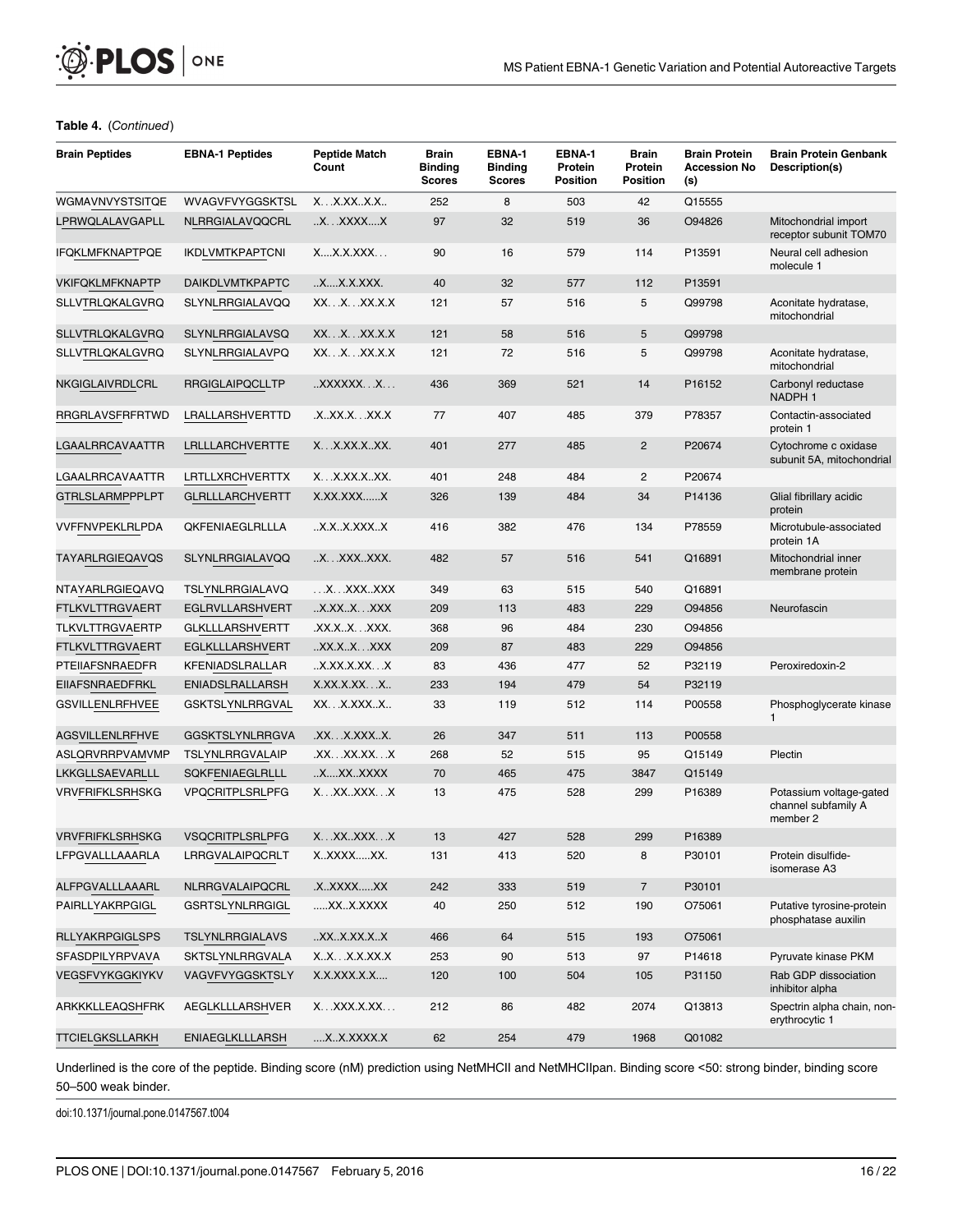<span id="page-19-0"></span>



[Fig 4. E](#page-16-0)BNA-1 sequence conservation and relationship to NetMHCII predicted HLA-DRB1\*DR15-restricted epitopes derived from patient MS sequences. Shown are EBNA-1 amino acid positions 473–593. Predicted epitopes: blue boxes, known epitopes: black underlined, predicted epitope core: grey shade.

doi:10.1371/journal.pone.0147567.g004

abrogation of HLA binding using the NetMHCIIPan prediction algorithm. However, in the HLA-viral sequence variation association analyses, we could identify eight out of nine EBNA-1 polymorphic nucleotide positions significantly associated with MS risk alleles within these HLA-DRB1 binding regions, including two in the previously described HLA-DRB1\*15 'AEG' and 'MVF' epitopes respectively, noting in each case that the more common (wild-type) viral sequence was favoured in the presence of disease-associated HLA-DR alleles. These differences will be explored further in terms of their impact on epitope-specific  $CD4^+$  T-cell immune responses, acknowledging in relation to MS pathogenesis that important differences may relate to the selection of regulatory versus effector EBNA-1-specific CD4+ T cells [\[18\]](#page-21-0), rather than simply reflecting immune evasion.

We have also explored the potential for autoantigens to be selected by cross-reactive EBNA-1-specific T cells, according to a shared propensity for HLA-DRB1\*15-restricted antigen presentation as well as evidence of sequence homology. This concept is in keeping with previous experimentally-proven examples of this phenomenon (albeit without identification of specific epitopes involved) [\[35\]](#page-22-0), with additional support from observations that  $HLA-DRB1*15$ restricted immune responses are characterised by a relatively high level of TCR degeneracy that would favour cross-reactivity  $[70]$  $[70]$ . These results are preliminary and require experimental confirmation of their functional validity.The main purpose of this analysis was to create a platform for experimental design that acknowledges natural patient derived EBNA-1 sequence variants as the basis for epitope selection, while also expanding the possibilities of identifying novel candidate CNS antigens that may have a role in MS pathogenesis. As noted by Ben-Nun and colleagues [\[55\]](#page-23-0) and Lassmann and colleagues [[71](#page-24-0)], MS research is increasingly moving away from reductionist experimental models towards an interest in a wide array of myelin and axoglial antigen targets, which would be in keeping with a model of MS pathogenesis that allows for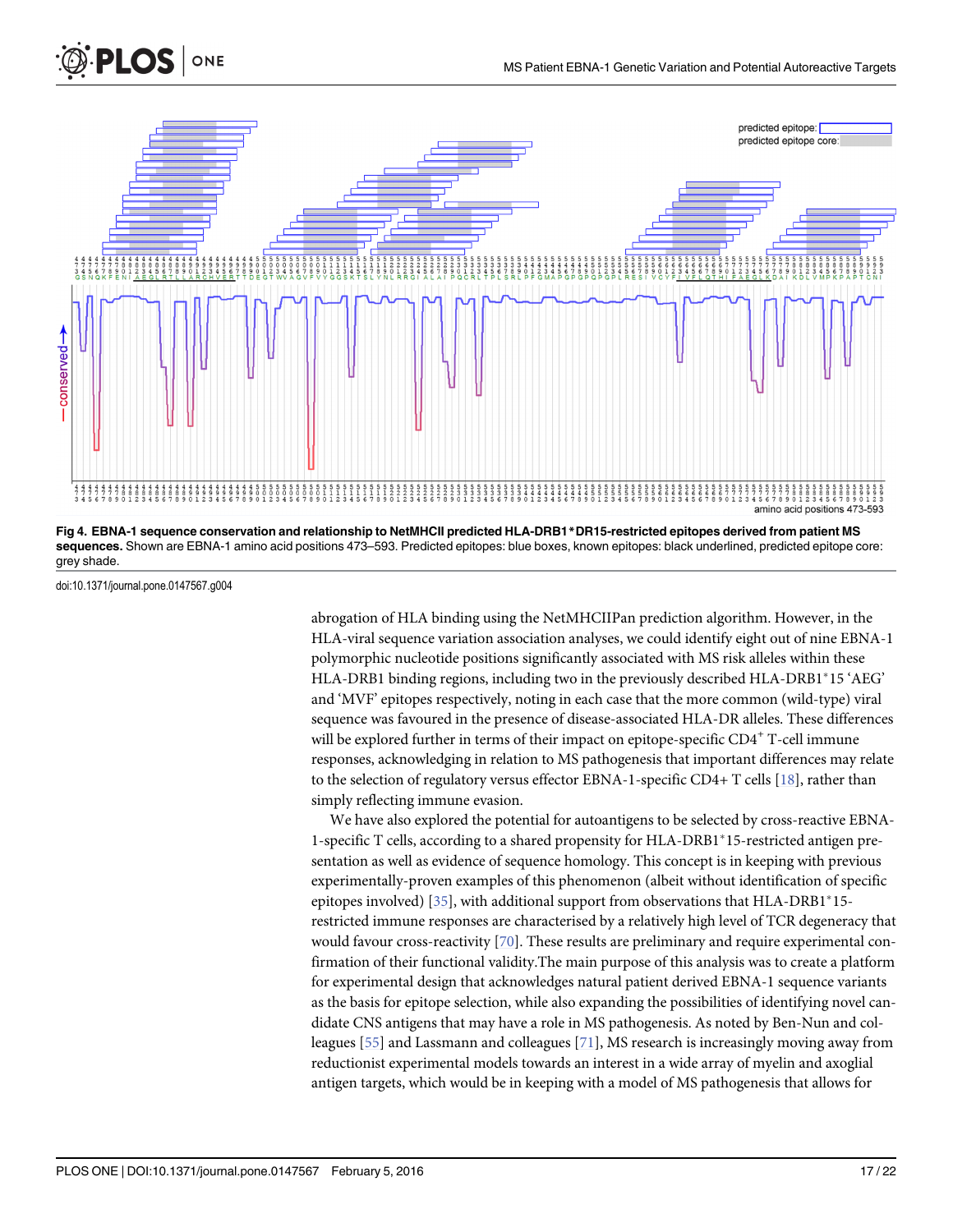<span id="page-20-0"></span>cross-reactive T cell (as well as humoral) responses that are initially driven by viral-specific responses–with EBNA-1 representing a legitimate candidate target based on previous work  $[27, 31-39]$  $[27, 31-39]$  $[27, 31-39]$  $[27, 31-39]$  $[27, 31-39]$ .

These observations, along with continuing evidence of patient-specific heterogeneity of MS lesion pathology [[72](#page-24-0)] and oligoclonal TCR repertoire [\[73\]](#page-24-0) would support a model of MS disease pathogenesis in which virus-specific immunity, which is oligoclonal in nature as determined by viral sequence variation seen in this and other studies  $[9-11]$  $[9-11]$  $[9-11]$  $[9-11]$  $[9-11]$  as well as by polymorphic HLA-restricted antigen presentation, could then trigger cross-reactive autoimmune responses. We now hope to investigate these possibilities further, with a particular focus on the roles of both antigen-presenting B cells as well as antigen-specific T cells in provoking inflammatory immune responses. In this respect, we would anticipate that targeted T-cell immunotherapy is likely to require a patient-specific approach as recently performed by Pender and colleagues [\[37](#page-22-0)], while targeting EBV-infected B cells may have the potential to provide a more universal treatment strategy, particularly in light of recent evidence that antigen-experienced B cells within the central nervous system in MS cases are likely to be derived from the peripheral blood and lymph nodes [\[74,75\]](#page-24-0).

#### Supporting Information

[S1 Fig.](http://www.plosone.org/article/fetchSingleRepresentation.action?uri=info:doi/10.1371/journal.pone.0147567.s001) Location of EBNA-1 PCR primers given with reference to nucleotide position of the B95-8 strain and PCR size given as base pairs (bp). Start and stop indicate the EBNA-1 gene. Purple indicates position of known epitopes. (TIF)

[S1 Table](http://www.plosone.org/article/fetchSingleRepresentation.action?uri=info:doi/10.1371/journal.pone.0147567.s002). Primers used for EBV amplification. (DOC)

[S2 Table](http://www.plosone.org/article/fetchSingleRepresentation.action?uri=info:doi/10.1371/journal.pone.0147567.s003). Human brain proteins included in the analysis from NCBI database. (DOC)

[S3 Table](http://www.plosone.org/article/fetchSingleRepresentation.action?uri=info:doi/10.1371/journal.pone.0147567.s004). Sanger sequence Genbank Accession numbers. (DOC)

#### Acknowledgments

We would like to thank all participants in the Perth Demyelinating Disease cohort for their participation, as well as all doctors and nurses involved in sample collection.

We gratefully acknowledge the McCusker Charitable Foundation that enabled this project to be realised.

#### Author Contributions

Conceived and designed the experiments: MT DN. Performed the experiments: MT AC HC LC. Analyzed the data: MT SL DC DD IJ DN. Contributed reagents/materials/analysis tools: MT SL DC WMC AGK. Wrote the paper: MT KS AC IJ DN. Patient assessment, clinical management and recruitment: WMC AGK. Graphics design: SL. Database management: MT KS DD.

#### **References**

[1.](#page-4-0) Virgin HW, Wherry EJ, Ahmed R. 2010 Redefining chronic viral infection. Cell. 2009; 138: 30–50. doi: [10.1016/j.cell.2009.06.036](http://dx.doi.org/10.1016/j.cell.2009.06.036) PMID: [19596234](http://www.ncbi.nlm.nih.gov/pubmed/19596234)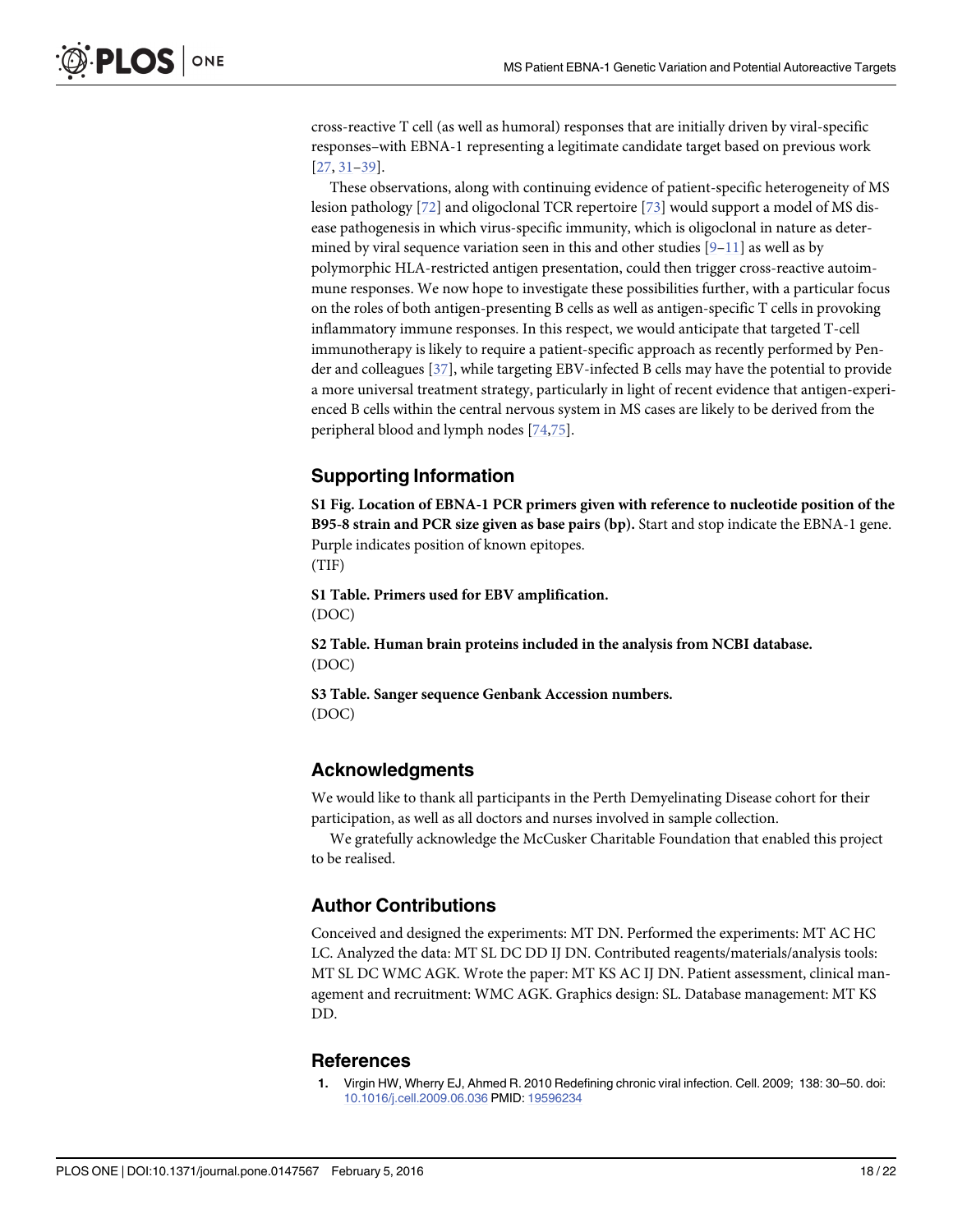- <span id="page-21-0"></span>[2.](#page-4-0) Ehlers B, Spiess K, Leendertz F, Peeters M, Boesch C, Gatherer D, et al. Lymphocryptovirus phylogeny and the origins of Epstein-Barr virus. J Gen Virol. 2010; 91: 630–42. doi: [10.1099/vir.0.017251-0](http://dx.doi.org/10.1099/vir.0.017251-0) PMID: [19923263](http://www.ncbi.nlm.nih.gov/pubmed/19923263)
- [3.](#page-4-0) Dowd JB, Palermo T, Brite J, McDade TW, Aiello A. Seroprevalence of Epstein-Barr virus infection in U.S. children ages 6–19, 2003–2010 PLoS One. 2013; 8: e64921. doi: [10.1371/journal.pone.0064921](http://dx.doi.org/10.1371/journal.pone.0064921) PMID: [23717674](http://www.ncbi.nlm.nih.gov/pubmed/23717674)
- [4.](#page-4-0) Thorley-Lawson DA, Hawkins JB, Tracy SI, Shapiro M. The pathogenesis of Epstein-Barr virus persistent infection. Curr Opin Virol. 2013; 3: 227–32. doi: [10.1016/j.coviro.2013.04.005](http://dx.doi.org/10.1016/j.coviro.2013.04.005) PMID: [23683686](http://www.ncbi.nlm.nih.gov/pubmed/23683686)
- [5.](#page-4-0) Hawkins JB, Delgado-Eckert E, Thorley-Lawson DA, Shapiro M. The cycle of EBV infection explains persistence, the sizes of the infected cell populations and which come under CTL regulation. PLoS Pathog. 2013; 9: e1003685. doi: [10.1371/journal.ppat.1003685](http://dx.doi.org/10.1371/journal.ppat.1003685) PMID: [24146621](http://www.ncbi.nlm.nih.gov/pubmed/24146621)
- [6.](#page-4-0) Klenerman P, Hill A. T cells and viral persistence: lessons from diverse infections. Nat Immunol. 2005; 6: 873–9. PMID: [16116467](http://www.ncbi.nlm.nih.gov/pubmed/16116467)
- [7.](#page-4-0) Aiyar A, Tyree C, Sugden B. The plasmid replicon of EBV consists of multiple cis-acting elements that facilitate DNA synthesis by the cell and a viral maintenance element. EMBO J. 1998; 17: 6394–6403. PMID: [9799247](http://www.ncbi.nlm.nih.gov/pubmed/9799247)
- [8.](#page-4-0) Ikegaya H, Motani H, Sakurada K, Sato K, Akutsu T, Yoshino M. Forensic application of Epstein-Barr virus genotype: correlation between viral genotype and geographical area. J Virol Methods. 2008; 147: 78–85. PMID: [17868913](http://www.ncbi.nlm.nih.gov/pubmed/17868913)
- [9.](#page-4-0) Santpere G, Darre F, Blanco S, Alcami A, Villoslada P, Mar Albà M, et al. Genome-wide analysis of wild-type Epstein–Barr virus genomes derived from healthy individuals of the 1000 Genomes Project. Genome Biol Evol. 2014; 6: 846–60. doi: [10.1093/gbe/evu054](http://dx.doi.org/10.1093/gbe/evu054) PMID: [24682154](http://www.ncbi.nlm.nih.gov/pubmed/24682154)
- [10.](#page-4-0) Midgley RS, Bell AI, McGeoch DJ, Rickinson AB. Latent gene sequencing reveals familial relationships among Chinese Epstein-Barr virus strains and evidence for positive selection of A11 epitope changes. J Virol. 2003; 77: 11517–30. PMID: [14557637](http://www.ncbi.nlm.nih.gov/pubmed/14557637)
- [11.](#page-4-0) Bell MJ, Brennan R, Miles JJ, Moss DJ, Burrows JM, Burrows SR. Widespread sequence variation in Epstein-Barr virus nuclear antigen 1 influences the antiviral T cell response. J Infect Dis. 2008; 197: 1594–7. doi: [10.1086/587848](http://dx.doi.org/10.1086/587848) PMID: [18419576](http://www.ncbi.nlm.nih.gov/pubmed/18419576)
- [12.](#page-4-0) Münz C. Epstein-barr virus nuclear antigen 1: from immunologically invisible to a promising T cell target. J Exp Med. 2004; 199(10): 1301–4 PMID: [15148332](http://www.ncbi.nlm.nih.gov/pubmed/15148332)
- [13.](#page-4-0) Mackay LK, Long HM, Brooks JM, Taylor GS, Leung CS, Chen A, et al. T cell detection of a B-cell tropic virus infection: newly-synthesised versus mature viral proteins as antigen sources for CD4 and CD8 epitope display. PLoS Pathog. 2009; 5: e1000699. doi: [10.1371/journal.ppat.1000699](http://dx.doi.org/10.1371/journal.ppat.1000699) PMID: [20019813](http://www.ncbi.nlm.nih.gov/pubmed/20019813)
- [14.](#page-4-0) Long HM, Chagoury OL, Leese AM, Ryan GB, James E, Morton LT, et al. MHC II tetramers visualize human CD4+ T cell responses to Epstein-Barr virus infection and demonstrate atypical kinetics of the nuclear antigen EBNA1 response. J Exp Med. 2013; 210: 933–49. doi: [10.1084/jem.20121437](http://dx.doi.org/10.1084/jem.20121437) PMID: [23569328](http://www.ncbi.nlm.nih.gov/pubmed/23569328)
- [15.](#page-4-0) Rubicz R, Yolken R, Drigalenko E, Carless MA, Dyer TD, Bauman L, et al. A genome-wide integrative genomic study localizes genetic factors influencing antibodies against Epstein-Barr virus nuclear antigen 1 (EBNA-1). PLoS Genet. 2013; 9: e1003147. doi: [10.1371/journal.pgen.1003147](http://dx.doi.org/10.1371/journal.pgen.1003147) PMID: [23326239](http://www.ncbi.nlm.nih.gov/pubmed/23326239)
- [16.](#page-4-0) Sim AC, Too CT, Oo MZ, Lai J, Eio MY, Song Z, et al. Defining the expression hierarchy of latent T-cell epitopes in Epstein-Barr virus infection with TCR-like antibodies. Sci Rep. 2013; 3: 3232. doi: [10.1038/](http://dx.doi.org/10.1038/srep03232) [srep03232](http://dx.doi.org/10.1038/srep03232) PMID: [24240815](http://www.ncbi.nlm.nih.gov/pubmed/24240815)
- 17. Leen A, Meij P, Redchenko I, Middeldorp J, Bloemena E, Rickinson A, et al. Differential immunogenicity of Epstein-Barr virus latent-cycle proteins for human CD4(+) T-helper 1 responses. J Virol. 2001; 75: 8649–59 PMID: [11507210](http://www.ncbi.nlm.nih.gov/pubmed/11507210)
- [18.](#page-4-0) Voo KS, Peng G, Guo Z, Fu T, Li Y, Frappier L, et al. Functional characterization of EBV-encoded nuclear antigen 1-specific CD4+ helper and regulatory T cells elicited by in vitro peptide stimulation. Cancer Res. 2005; 65: 1577–86. PMID: [15735048](http://www.ncbi.nlm.nih.gov/pubmed/15735048)
- [19.](#page-4-0) Merlo A, Turrini R, Dolcetti R, Martorelli D, Muraro E, Comoli P, et al. The interplay between Epstein-Barr virus and the immune system: a rationale for adoptive cell therapy of EBV-related disorders. Haematologica. 2010; 95: 1769–77. doi: [10.3324/haematol.2010.023689](http://dx.doi.org/10.3324/haematol.2010.023689) PMID: [20421267](http://www.ncbi.nlm.nih.gov/pubmed/20421267)
- [20.](#page-4-0) Chia WK, Teo M, Wang WW, Lee B, Ang SF, Tai WM, et al. Adoptive T-cell transfer and chemotherapy in the first-line treatment of metastatic and/or locally recurrent nasopharyngeal carcinoma. Mol Ther. 2014; 22: 132–9. doi: [10.1038/mt.2013.242](http://dx.doi.org/10.1038/mt.2013.242) PMID: [24297049](http://www.ncbi.nlm.nih.gov/pubmed/24297049)
- [21.](#page-4-0) Bollard CM, Gottschalk S, Torrano V, Diouf O, Ku S, Hazrat Y, et al. Sustained complete responses in patients with lymphoma receiving autologous cytotoxic T lymphocytes targeting Epstein-Barr virus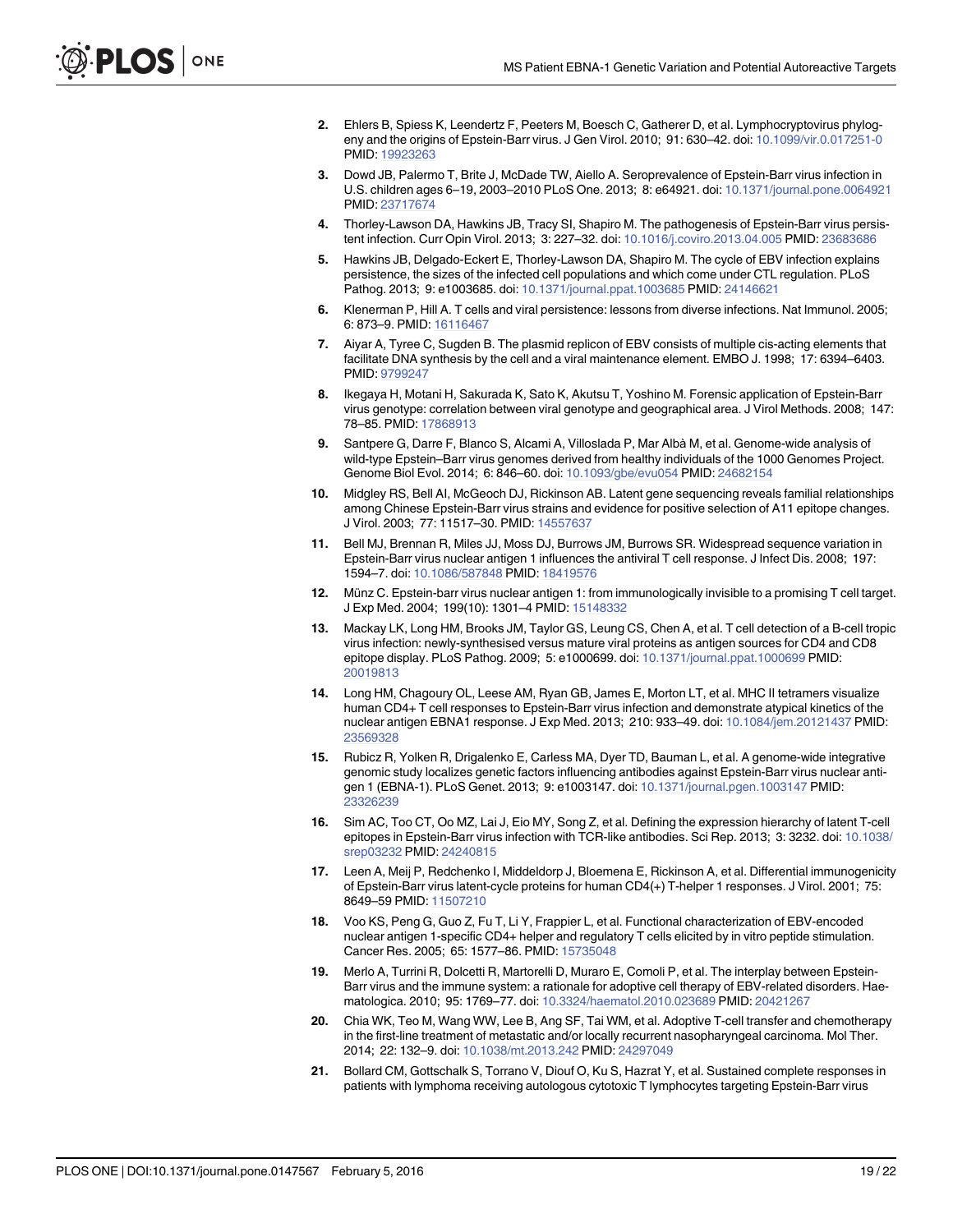latent membrane proteins. J Clin Oncol. 2014; 32: 798–808. doi: [10.1200/JCO.2013.51.5304](http://dx.doi.org/10.1200/JCO.2013.51.5304) PMID: [24344220](http://www.ncbi.nlm.nih.gov/pubmed/24344220)

- <span id="page-22-0"></span>[22.](#page-4-0) Liu P, Fang X, Feng Z, Guo YM, Peng, Liu T, et al. Direct sequencing and characterization of a clinical isolate of Epstein-Barr virus from nasopharyngeal carcinoma tissue by using next-generation sequencing technology. J Virol. 2011; 85: 11291–9. doi: [10.1128/JVI.00823-11](http://dx.doi.org/10.1128/JVI.00823-11) PMID: [21880770](http://www.ncbi.nlm.nih.gov/pubmed/21880770)
- [23.](#page-4-0) Kwok H, Tong AH, Lin CH, Lok S, Farrell PJ, Kwong DL, et al. Genomic sequencing and comparative analysis of Epstein-Barr virus genome isolated from primary nasopharyngeal carcinoma biopsy. PLoS One. 2012; 7: e36939. doi: [10.1371/journal.pone.0036939](http://dx.doi.org/10.1371/journal.pone.0036939) PMID: [22590638](http://www.ncbi.nlm.nih.gov/pubmed/22590638)
- [24.](#page-4-0) Pavlović MD, Jandrlić DR, Mitić NS. Epitope distribution in ordered and disordered protein regions. Part B—Ordered regions and disordered binding sites are targets of T- and B-cell immunity. J Immunol Methods. 2014; 407: 90-107. doi: [10.1016/j.jim.2014.03.027](http://dx.doi.org/10.1016/j.jim.2014.03.027) PMID: [24726865](http://www.ncbi.nlm.nih.gov/pubmed/24726865)
- [25.](#page-5-0) Compston A, Coles A. Multiple sclerosis. Lancet. 2008; 372: 1502–17. doi: [10.1016/S0140-6736\(08\)](http://dx.doi.org/10.1016/S0140-6736(08)61620-7) [61620-7](http://dx.doi.org/10.1016/S0140-6736(08)61620-7) PMID: [18970977](http://www.ncbi.nlm.nih.gov/pubmed/18970977)
- [26.](#page-5-0) Patsopoulos NA, Barcellos LF, Hintzen RQ, Schaefer C, van Duijn CM, Noble JA, et al. Fine-mapping the genetic association of the major histocompatibility complex in multiple sclerosis: HLA and non-HLA effects. PLoS Genet. 2013; 9: e1003926. doi: [10.1371/journal.pgen.1003926](http://dx.doi.org/10.1371/journal.pgen.1003926) PMID: [24278027](http://www.ncbi.nlm.nih.gov/pubmed/24278027)
- [27.](#page-5-0) Strautins K, Tschochner M, James I, Choo L, Dunn DS, Pedrini M, et al. Combining HLA-DR risk alleles and anti-Epstein-Barr virus antibody profiles to stratify multiple sclerosis risk. Mult Scler. 2014; 20: 286–94. doi: [10.1177/1352458513498829](http://dx.doi.org/10.1177/1352458513498829) PMID: [23886832](http://www.ncbi.nlm.nih.gov/pubmed/23886832)
- [28.](#page-5-0) Nolan D, Castley A, Tschochner M, James I, Qiu W, Sayer D, et al. Contributions of vitamin D response elements and HLA promoters to multiple sclerosis risk. Neurology. 2012; 79: 538–46. doi: [10.1212/](http://dx.doi.org/10.1212/WNL.0b013e318263c407) [WNL.0b013e318263c407](http://dx.doi.org/10.1212/WNL.0b013e318263c407) PMID: [22786591](http://www.ncbi.nlm.nih.gov/pubmed/22786591)
- [29.](#page-5-0) International Multiple Sclerosis Genetics Consortium; Wellcome Trust Case Control Consortium 2, Sawcer S, Hellenthal G, Pirinen M, Spencer CC, Patsopoulos NA, Moutsianas L, et al. Genetic risk and a primary role for cell-mediated immune mechanisms in multiple sclerosis. Nature. 2011; 476: 214–9. doi: [10.1038/nature10251](http://dx.doi.org/10.1038/nature10251) PMID: [21833088](http://www.ncbi.nlm.nih.gov/pubmed/21833088)
- [30.](#page-5-0) Kumar A, Cocco E, Atzori L, Marrosu MG, Pieroni E. Structural and dynamical insights on HLA-DR2 complexes that confer susceptibility to multiple sclerosis in Sardinia: a molecular dynamics simulation study. PLoS One. 2013; 8: e59711. doi: [10.1371/journal.pone.0059711](http://dx.doi.org/10.1371/journal.pone.0059711) PMID: [23555757](http://www.ncbi.nlm.nih.gov/pubmed/23555757)
- [31.](#page-5-0) Sundström P, Nyström L, Jidell E, Hallmans G. EBNA-1 reactivity and HLA DRB1\*1501 as statistically independent risk factors for multiple sclerosis: a case-control study. Mult Scler. 2008; 14: 1120–2. doi: [10.1177/1352458508092353](http://dx.doi.org/10.1177/1352458508092353) PMID: [18573815](http://www.ncbi.nlm.nih.gov/pubmed/18573815)
- [32.](#page-5-0) De Jager PL, Simon KC, Munger KL, Rioux JD, Hafler DA, Ascherio A. Integrating risk factors: HLA-DRB1\*1501 and Epstein-Barr virus in multiple sclerosis. Neurology. 2008; 70: 1113–8. doi: [10.1212/](http://dx.doi.org/10.1212/01.wnl.0000294325.63006.f8) [01.wnl.0000294325.63006.f8](http://dx.doi.org/10.1212/01.wnl.0000294325.63006.f8) PMID: [18272866](http://www.ncbi.nlm.nih.gov/pubmed/18272866)
- [33.](#page-5-0) Lünemann JD, Jelcić I, Roberts S, Lutterotti A, Tackenberg B, Martin R, et al. EBNA1-specific T cells from patients with multiple sclerosis cross react with myelin antigens and co-produce IFN-gamma and IL-2. J Exp Med. 2008; 205: 1763–73. doi: [10.1084/jem.20072397](http://dx.doi.org/10.1084/jem.20072397) PMID: [18663124](http://www.ncbi.nlm.nih.gov/pubmed/18663124)
- [34.](#page-5-0) Mechelli R, Anderson J, Vittori D, Coarelli G, Annibali V, Cannoni S, et al. Epstein-Barr virus nuclear antigen-1 B-cell epitopes in multiple sclerosis twins. Mult Scler. 2011; 17: 1290–4. doi: [10.1177/](http://dx.doi.org/10.1177/1352458511410515) [1352458511410515](http://dx.doi.org/10.1177/1352458511410515) PMID: [21757535](http://www.ncbi.nlm.nih.gov/pubmed/21757535)
- [35.](#page-5-0) Haahr S1, Höllsberg P. Multiple sclerosis is linked to Epstein-Barr virus infection. Rev Med Virol. 2006 Sep-Oct; 16(5):297–310. PMID: [16927411](http://www.ncbi.nlm.nih.gov/pubmed/16927411)
- [36.](#page-5-0) Thacker EL, Mirzaei F, Ascherio A (2006) Infectious mononucleosis and risk of multiple-sclerosis: a meta-analysis. Ann Neurol: 59: 499–503. PMID: [16502434](http://www.ncbi.nlm.nih.gov/pubmed/16502434)
- [37.](#page-5-0) Pender MP, Csurhes PA, Smith C, Beagley L, Hooper KD, Raj M, et al. Epstein-Barr virus-specific adoptive immunotherapy for progressive multiple sclerosis. Mult Scler. 2014; 20: 1541–4 doi: [10.1177/](http://dx.doi.org/10.1177/1352458514521888) [1352458514521888](http://dx.doi.org/10.1177/1352458514521888) PMID: [24493474](http://www.ncbi.nlm.nih.gov/pubmed/24493474)
- [38.](#page-5-0) Cepok S, Zhou D, Srivastava R, Nessler S, Stei S, Büssow K, et al. Identification of Epstein-Barr virus proteins as putative targets of the immune response in multiple sclerosis. J Clin Invest. 2005; 115: 1352–1360. PMID: [15841210](http://www.ncbi.nlm.nih.gov/pubmed/15841210)
- [39.](#page-5-0) Serafini B, Rosicarelli B, Franciotta D, Magliozzi R, Reynolds R, Cinque P, et al. Dysregulated Epstein– Barr virus infection in the multiple sclerosis brain. J Exp Med. 2007; 204: 2899–912. PMID: [17984305](http://www.ncbi.nlm.nih.gov/pubmed/17984305)
- [40.](#page-5-0) Willis SN, Stadelmann C, Rodig SJ, Caron T, Gattenloehner S, Mallozzi SS, Roughan JE, Almendinger SE, Blewett MM, Brück W, Hafler DA, O'Connor KC. Epstein-Barr virus infection is not a characteristic feature of multiple sclerosis brain. Brain. 2009 Dec; 132: 3318–28. doi: [10.1093/brain/awp200](http://dx.doi.org/10.1093/brain/awp200) PMID: [19638446](http://www.ncbi.nlm.nih.gov/pubmed/19638446)
- [41.](#page-5-0) Karosiene E, Rasmussen M, Blicher T, Lund O, Buus S, Nielsen M. NetMHCIIpan-3.0, a common panspecific MHC class II prediction method including all three human MHC class II isotypes, HLA-DR,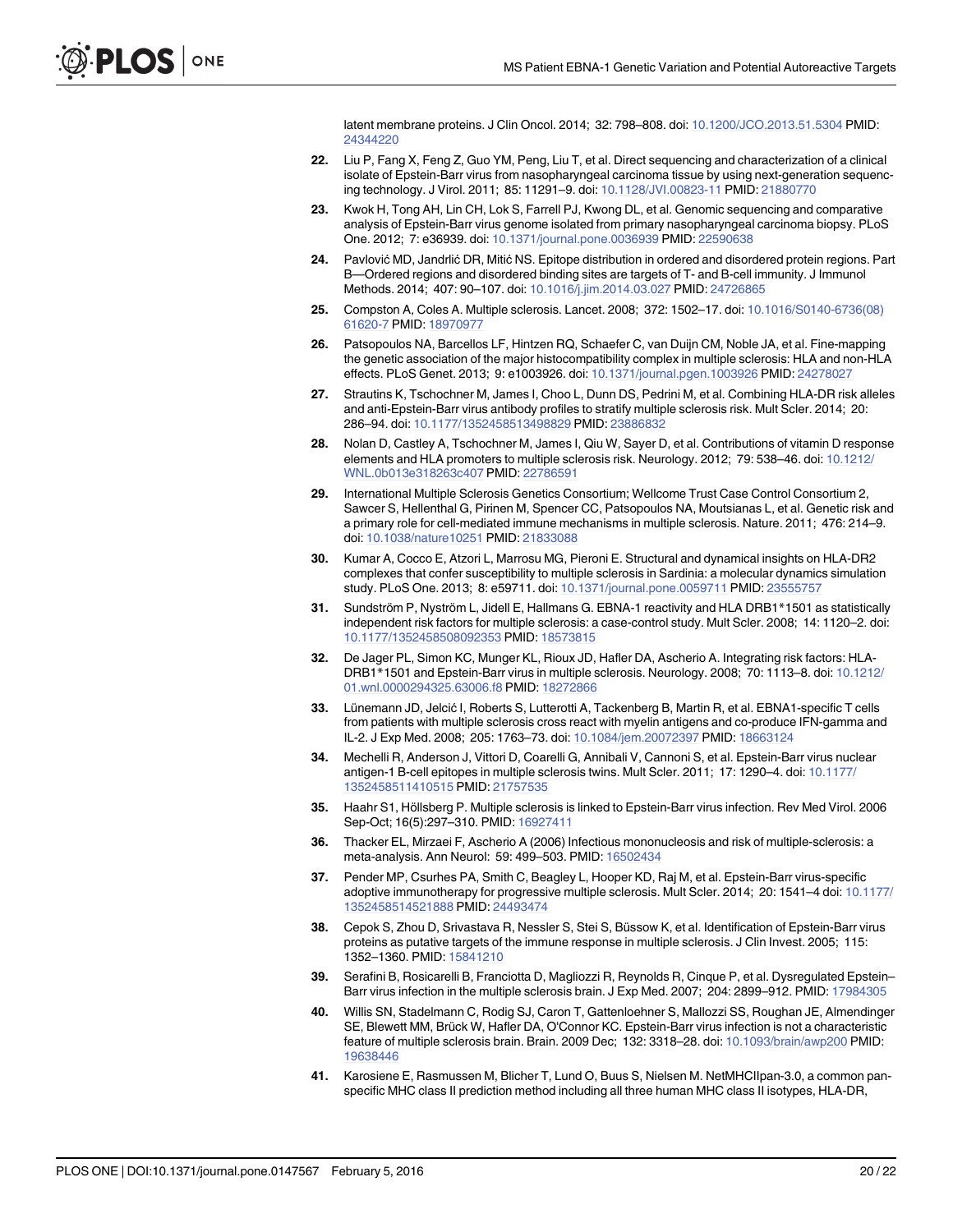HLA-DP and HLA-DQ. Immunogenetics. 2013; 65: 711–24. doi: [10.1007/s00251-013-0720-y](http://dx.doi.org/10.1007/s00251-013-0720-y) PMID: [23900783](http://www.ncbi.nlm.nih.gov/pubmed/23900783)

- <span id="page-23-0"></span>[42.](#page-5-0) Dhaunchak AS, Huang JK, De Faria Junior O, Roth AD, Pedraza L, Antel JP, et al. A proteome map of axoglial specializations isolated and purified from human central nervous system. Glia. 2010; 58: 1949–60. doi: [10.1002/glia.21064](http://dx.doi.org/10.1002/glia.21064) PMID: [20830807](http://www.ncbi.nlm.nih.gov/pubmed/20830807)
- [43.](#page-5-0) Mechelli R, Umeton R, Policano C, Annibali V, Coarelli G, Ricigliano VA, et al. A "candidate-interactome" aggregate analysis of genome-wide association data in multiple sclerosis. PLoS One. 2013; 8: e63300. doi: [10.1371/journal.pone.0063300](http://dx.doi.org/10.1371/journal.pone.0063300) PMID: [23696811](http://www.ncbi.nlm.nih.gov/pubmed/23696811)
- [44.](#page-5-0) Kumar A, Melis P, Genna V, Cocco E, Marrosu MG, Pieroni E. Antigenic peptide molecular recognition by the DRB1-DQB1 haplotype modulates multiple sclerosis susceptibility. Mol Biosyst. 2014; 10: 2043–54 doi: [10.1039/c4mb00203b](http://dx.doi.org/10.1039/c4mb00203b) PMID: [24853027](http://www.ncbi.nlm.nih.gov/pubmed/24853027)
- [45.](#page-6-0) Wang WY, Chien YC, Jan JS, Chueh CM, Lin JC. Consistent sequence variation of Epstein-Barr virus nuclear antigen 1 in primary tumor and peripheral blood cells of patients with nasopharyngeal carcinoma. Clin Cancer Res. 2002; 8: 2586–2590. PMID: [12171888](http://www.ncbi.nlm.nih.gov/pubmed/12171888)
- [46.](#page-6-0) Habeshaw G, Yao QY, Bell AI, Morton D, Rickinson AB. Epstein-Barr virus nuclear antigen 1 sequences in endemic and sporadic Burkitt's lymphoma reflect virus strains prevalent in different geographic areas. J. Virol. 1999; 73: 965–975. PMID: [9882297](http://www.ncbi.nlm.nih.gov/pubmed/9882297)
- [47.](#page-7-0) Felsenstein J. (2005) PHYLIP (Phylogeny Inference Package) version 3.6. Distributed by the author. Department of Genome Sciences, University of Washington, Seattle
- [48.](#page-8-0) Kaufman L, Rousseeuw PJ. Partitioning Around Medoids (Program PAM), in Finding Groups in Data: An Introduction to Cluster Analysis. New York: John Wiley & Sons; 1990.
- [49.](#page-9-0) Leen A, Meij P, Redchenko I, Middeldorp J, Bloemena E, Rickinson A, et al. Differential immunogenicity of Epstein-Barr virus latent-cycle proteins for human CD4(+) T-helper 1 responses. J Virol 2001; 75: 8649–59. PMID: [11507210](http://www.ncbi.nlm.nih.gov/pubmed/11507210)
- 50. Krüger S, Schroers R, Rooney CM, Gahn B, Chen SY. Identification of a naturally processed HLA-DRrestricted T-helper epitope in Epstein-Barr virus nuclear antigen type 1. J Immunother. 2003; 26: 212– 21. PMID: [12806275](http://www.ncbi.nlm.nih.gov/pubmed/12806275)
- [51.](#page-9-0) Tsang CW, Lin X, Gudgeon NH, Taylor GS, Jia H, Hui EP, et al. CD4+ T-cell responses to Epstein-Barr virus nuclear antigen EBNA1 in Chinese populations are highly focused on novel C-terminal domainderived epitopes. J Virol. 2006; 80: 8263–6. PMID: [16873282](http://www.ncbi.nlm.nih.gov/pubmed/16873282)
- [52.](#page-10-0) Dolan A, Addison C, Gatherer D, Davison AJ, McGeoch DJ. The genome of Epstein-Barr virus type 2 strain AG876. Virology. 2006; 350: 164–170 PMID: [16490228](http://www.ncbi.nlm.nih.gov/pubmed/16490228)
- [53.](#page-11-0) Berezin C, Glaser F, Rosenberg J, Paz I, Pupko T, Fariselli P, et al. ConSeq: the identification of functionally and structurally important residues in protein sequences. Bioinformatics. 2004; 20: 1322–4. PMID: [14871869](http://www.ncbi.nlm.nih.gov/pubmed/14871869)
- [54.](#page-12-0) Tsai S, Santamaria P. MHC Class II polymorphisms, autoreactive T-cells, and autoimmunity. Front Immunol. 2013; 4: 321. doi: [10.3389/fimmu.2013.00321](http://dx.doi.org/10.3389/fimmu.2013.00321) PMID: [24133494](http://www.ncbi.nlm.nih.gov/pubmed/24133494)
- [55.](#page-13-0) Ben-Nun A, Kaushansky N, Kawakami N, Krishnamoorthy G, Berer K, Liblau R, et al. From classic to spontaneous and humanized models of multiple sclerosis: Impact on understanding pathogenesis and drug development. J Autoimmun. 2014; 54C: 33–50.
- [56.](#page-16-0) Muraro PA, Kalbus M, Afshar G., McFarland HF, Martin R., T cell response to 2',3'-cyclic nucleotide 3' phosphodiesterase (CNPase) in multiple sclerosis patients. J Neuroimmunol. 2002; 130:233–42 PMID: [12225906](http://www.ncbi.nlm.nih.gov/pubmed/12225906)
- [57.](#page-16-0) Chou YK, Burrows GG, LaTocha D, Wang C, Subramanian S, Bourdette DN, et al., CD4 T-cell epitopes of human alpha B-crystallin. J Neurosci Res. 2004; 75:516–23 PMID: [14743435](http://www.ncbi.nlm.nih.gov/pubmed/14743435)
- [58.](#page-16-0) Wucherpfennig KW, Sette A, Southwood S, Oseroff C, Matsui M, Strominger JL, et al. Structural requirements for binding of an immunodominant myelin basic protein peptide to DR2 isotypes and for its recognition by human T cell clones. J Exp Med. 1994; 179:279-90 PMID: [7505801](http://www.ncbi.nlm.nih.gov/pubmed/7505801)
- [59.](#page-16-0) Weissert R, Kuhle J, de Graaf KL, Wienhold W, Herrmann MM, Müller C, et al. High immunogenicity of intracellular myelin oligodendrocyte glycoprotein epitopes. J Immunol 2002; 169:548–556 PMID: [12077287](http://www.ncbi.nlm.nih.gov/pubmed/12077287)
- [60.](#page-16-0) Kaushansky N, Zhong MC, Kerlero de Rosbo N, Hoeftberger R, Lassmann H, Ben-Nun A. Epitope specificity of autoreactive T and B cells associated with experimental autoimmune encephalomyelitis and optic neuritis induced by oligodendrocyte-specific protein in SJL/J mice. J. Immunol. 2006; 177:7364–76 PMID: [17082656](http://www.ncbi.nlm.nih.gov/pubmed/17082656)
- [61.](#page-13-0) Pedraza L, Huang JK, Colman DR. Organizing principles of the axoglial apparatus. Neuron. 2001; 30: 335-44 PMID: [11394997](http://www.ncbi.nlm.nih.gov/pubmed/11394997)